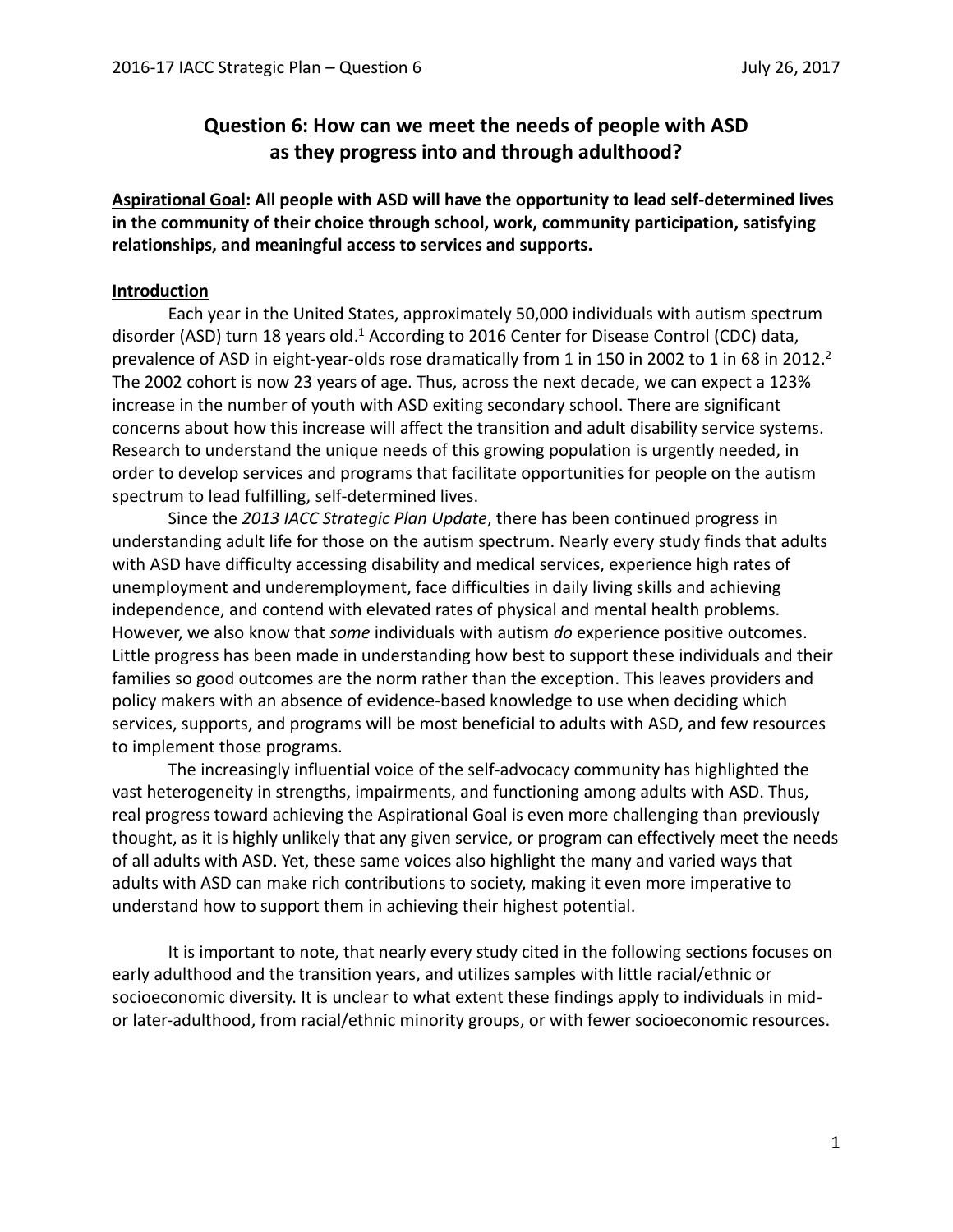## **Section II: Progress in the field**

### **Transition to Adulthood**

The years immediately prior to the *2013 IACC Strategic Plan* update – from 2010 to 2013 – were instrumental to demonstrating the challenges faced by youth with ASD and their families during the transition out of secondary school and into adult life. Studies during this time demonstrated high rates of unemployment and underemployment,<sup>3,4</sup> difficulties accessing services<sup>5</sup>, disconnection from friendship and social activities,<sup>6</sup> and the negative impacts of secondary school exit on behavioral development.<sup>7</sup>

Pursuing postsecondary education can be important in fostering independence, selfdetermination, and employment success. Greater numbers of individuals with ASD are seeking higher education opportunities in vocational/technical skills, 2-year colleges, and 4-year colleges/universities.<sup>8,9</sup> Yet, fewer than half of college students with ASD feel they are able to handle most of the challenges they encounter.<sup>1</sup> The types of needed supports identified by individuals with ASD in higher education settings are not those typically provided by disability services, such as supports for living on campus or living independently, training to engage in self-advocacy, and interacting effectively with peers and instructors.<sup>10</sup> For students with ASD who have significant mental health concerns, intensive services addressing emotion regulation in addition to the organizational and social skills necessary for college success may be needed. For students with co-occurring intellectual disability, a college-like transition program with a focus on independent living skills may be appropriate.

Little has been published on issues related to community participation, such as housing, social participation, and community integration, have received since the 2013 *IACC Strategic Plan* update. There is some evidence to suggest that youth with ASD tend to become more isolated from structured social/recreational activities in the community after leaving secondary school.<sup>11,12</sup> This may be problematic for many, as the presence of meaningful daytime activity is a key contributor to quality of life.<sup>13</sup> While no new data has been published on housing for people with ASD since the *2013 IACC Strategic Plan Update*, the most recent study found 87% of young adults with ASD lived with their parents or guardian after high school and only 19% had lived independently.<sup>14</sup>

There is a growing number of small treatment trials, funded through the National Institutes of Health, aimed at smoothing the transition process and improving adult outcomes for people with ASD. Targeted initiatives responsive to objectives in the previous IACC Strategic Plan are supporting many of these new interventions. Ongoing studies are testing programs to: improve transition planning in schools; train parents how to advocate more effectively for adult disability services<sup>15</sup>; improve family climate through group psychoeducational intervention<sup>16</sup>; target self-regulation and social competence among college students with ASD<sup>17</sup>; improve employment supports<sup>18</sup>; increase social skills<sup>19</sup>, and build job interviewing skills and customized employment supports.<sup>20,21</sup> Those interventions that show promising initial results ideally will be tested in large-scale randomized controlled trials, with the ultimate goal of incorporating them into treatment options to improve adult outcomes.

Despite these promising new directions for research, important gaps in knowledge remain. First, much of our information about the transition to adulthood comes from large, population-based studies such as the National Longitudinal Transition Study-2 (NLTS-2). These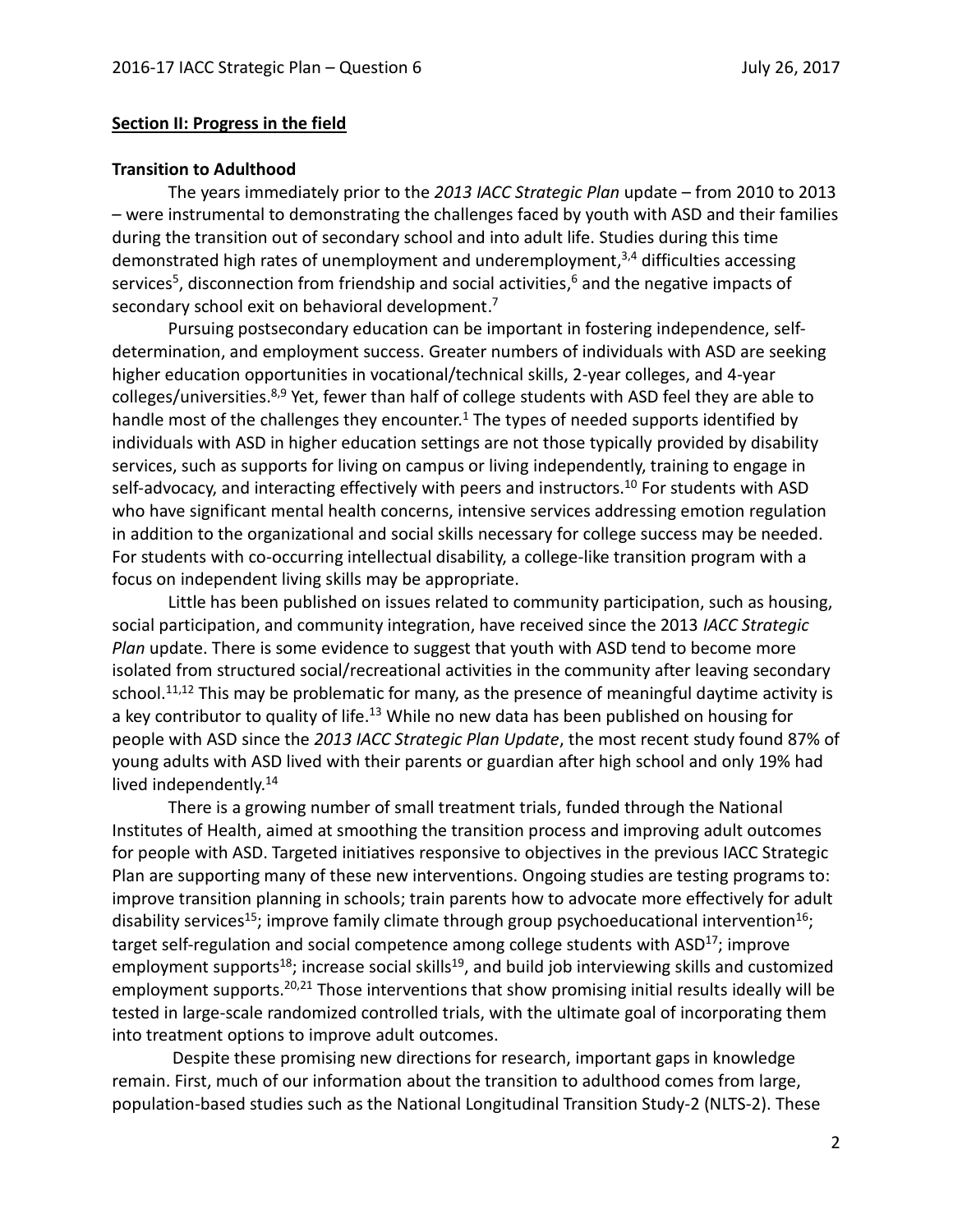studies have provided seminal information about the range and scope of needs of youth with ASD exiting secondary school in the United States. Yet, the measurement in these datasets does not have the detailed, personalized information needed to provide targeted recommendations to disability service workers on college campuses, parents who want their sons and daughters to succeed in college or employment, or adults themselves who are searching for the most appropriate services and supports based on their unique situations. Coupling high-level snapshots like the NLTS-2 with "deep-dive" data collection into the lives of adults with ASD of all ages will likely provide the best evidence about how to support these individuals. Furthermore, we could benefit from a close examination of research and services strategies that have been effective with other vulnerable youth (e.g., exiting foster care) and adult (e.g., those with severe mental illness) populations to identify policy and practice approaches that could be adapted for people on the autism spectrum.

Given the lack of evidence for specific ways to improve outcomes for youth and adults with ASD, paired with the high level of need, many publicly and privately funded initiatives are in place to improve post-secondary educational and employment participation and retention. College support programs for students with ASD are developing across the country, and college and universities without these programs consistently express a need for greater ASD-related support services. Yet, the effectiveness of these post-secondary education and employment programs is almost never evaluated. It is important to determine which of these many initiatives are producing positive results and for whom, so that an evidence base can be developed to guide service providers and policy makers as they are deciding which programs to implement.

Many of the cohort studies that inform our knowledge base about adult outcomes involve samples of individuals who were diagnosed with ASD 20, 30, or even 40 years ago.<sup>22,23,24</sup> With the many fast-moving initiatives around transition services and supports, community employment, and access to post-secondary education, it is unclear whether the post-school activities of youth with ASD who left secondary school 10 or more years ago are representative of today's youth. Thus, it will be important to follow existing cohorts in the future, as well as continue to develop and follow new cohorts of youth with ASD as they transition to adulthood. This combination of strategies will allow us to understand development throughout adulthood, and ensure that recommendations for transition-related treatments and services do not reflect outdated needs of individuals and families.

#### **Life Course Outcomes: Employment, Vocational Skills, and Community Integration**

Discoveries in the employment realm have centered on understanding patterns over time and the implications of formal services. For many people with ASD, maintaining work or post-secondary educational positions once they are obtained is a significant challenge.<sup>25,26</sup> Further, increasing access to vocational rehabilitation (VR) services for adults with ASD has not significantly improved employment outcomes across the last decade; only one-third of adults with ASD receiving VR services achieve successful employment.<sup>27</sup> These adults earned lower wages and worked fewer hours than other young adults with disabilities receiving services. Thus, even when receiving services, employment outcomes are poor for young adults with ASD. The few studies that have examined employment beyond young adulthood do not find patterns of improvement over time; most adults who are unemployed or underemployed in early adulthood tend to stay that way, and independence in vocational positions declines over time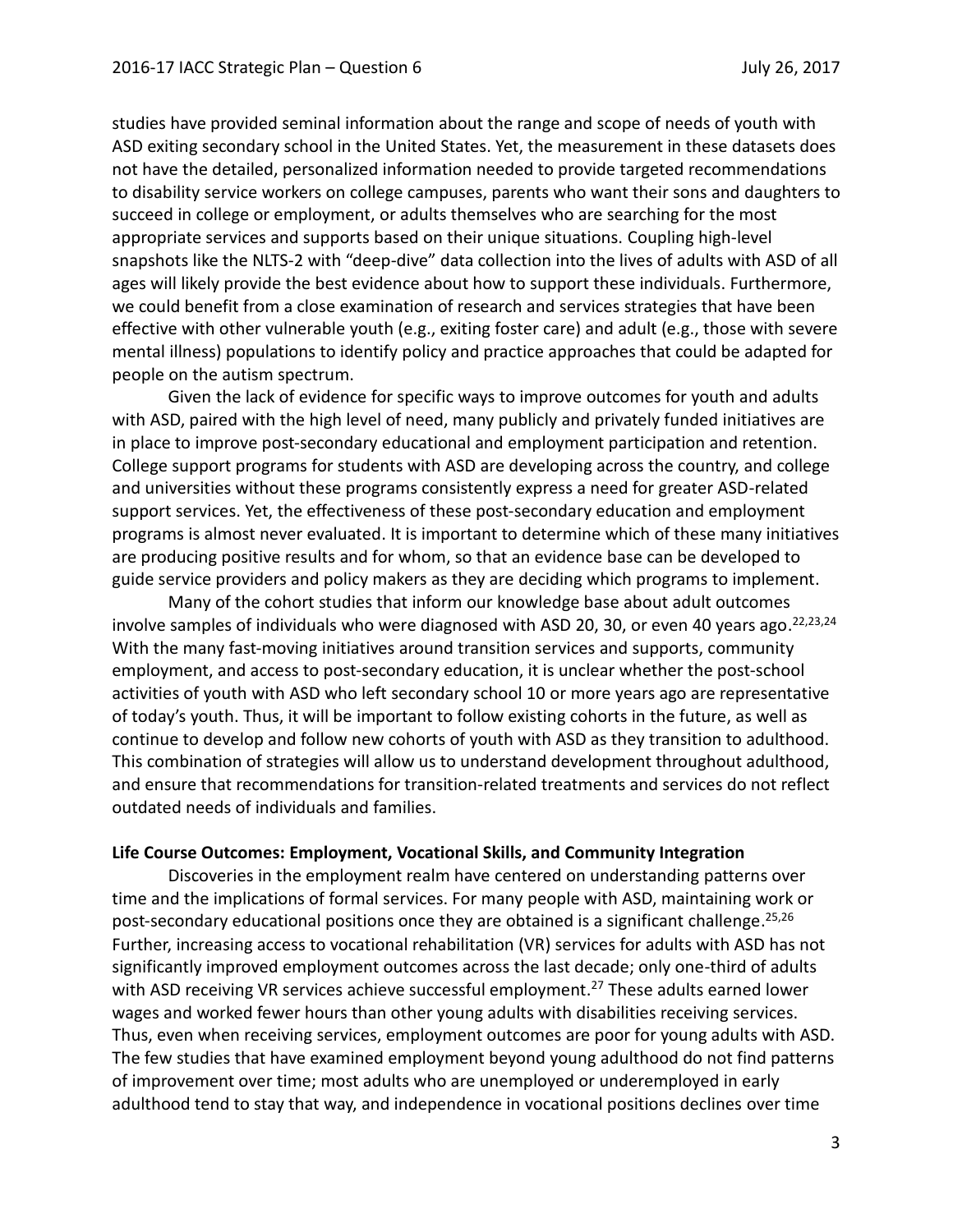for some.<sup>23,28</sup> It is important to note, however, that poor employment outcomes are not universal; some adults with ASD successfully obtain and maintain jobs. Little is known about the factors that distinguish those adults who have greater vs. fewer struggles with employment; those factors that have been identified are difficult or impossible to change, such as IQ or early language. One notable exception is self-care skills, which consistently predict employment and are amenable to intervention.<sup>3,28</sup> A wide variety of employment service options are needed, including current models of job finding and development services, long-term intensive services and supports, and long-term but minimal supports (e.g., a few hours/month).

There is almost no research on the community participation of adults with ASD in middle or later adulthood. The needs of individuals with ASD in terms of employment, housing, social participation and community integration almost certainly change as they age. Yet, evidence to support the development of targeted programs and support is woefully lacking. Families and corporations are leading the way in innovations to find and sustain meaningful employment and community housing for adults with ASD, but further research as well as state and federal government programs are needed to address current and future needs.

The heterogeneity of ASD symptoms and severity for those on the spectrum necessitates a variety of housing options to fit the specific service needs of each individual. Perhaps by virtue of the required infrastructure, housing options have been slow to respond to changing needs, values and research findings regarding adults with ASD. Lakin and colleagues  $(2008)^{29}$  describe the national agenda to increase the number of community-based housing options for individuals with intellectual disabilities as a way of increasing community participation and selfdetermined choice making. The recent [final rule from CMS](https://www.federalregister.gov/documents/2014/01/16/2014-00487/medicaid-program-state-plan-home-and-community-based-services-5-year-period-for-waivers-provider) gives clear preference to small, community-based homes over larger congregate care settings and intentional communities. Some advocates have hailed this ruling as a victory that will increase community participation; others, especially those who care for severely impaired and medically fragile individuals, have expressed grave concerns that appropriate care will not be available under this new financing arrangement. There are remarkably little data available to support which housing options work best for which individuals, with studies presenting contradictory findings regarding the level of community participation and choice making that individuals with ASD or ID have in different housing options.<sup>30,31</sup> Research is desperately needed on the most appropriate housing arrangements and in-home supports, and perhaps more importantly strategies to better observe what happens in these arrangements, to increase community engagement, and to maximize quality of life.

Longitudinal studies of adults with ASD remain rare, but those that have been conducted provide some suggestion that many adults move into and out of "successful outcomes" across adulthood.<sup>23,25,26,28</sup> To make progress toward the Aspirational Goal, there needs to be more focus on understanding how outcomes and needs of adults with ASD change over time, and how these variations compare to the general population. A one-dimensional look at outcomes such as vocation, health, illness, or quality of life at a specific point in time will not capture the rich diversity of life course trajectories. Further, it is almost certainly the case that interventions and programs to improve outcomes are more or less effective depending on when during adulthood they are delivered (right out of secondary school, for example, versus later in adulthood). However, we lack the basic, large-sample, descriptive studies to understand which types of interventions and services might be most effective for which adults, and when in the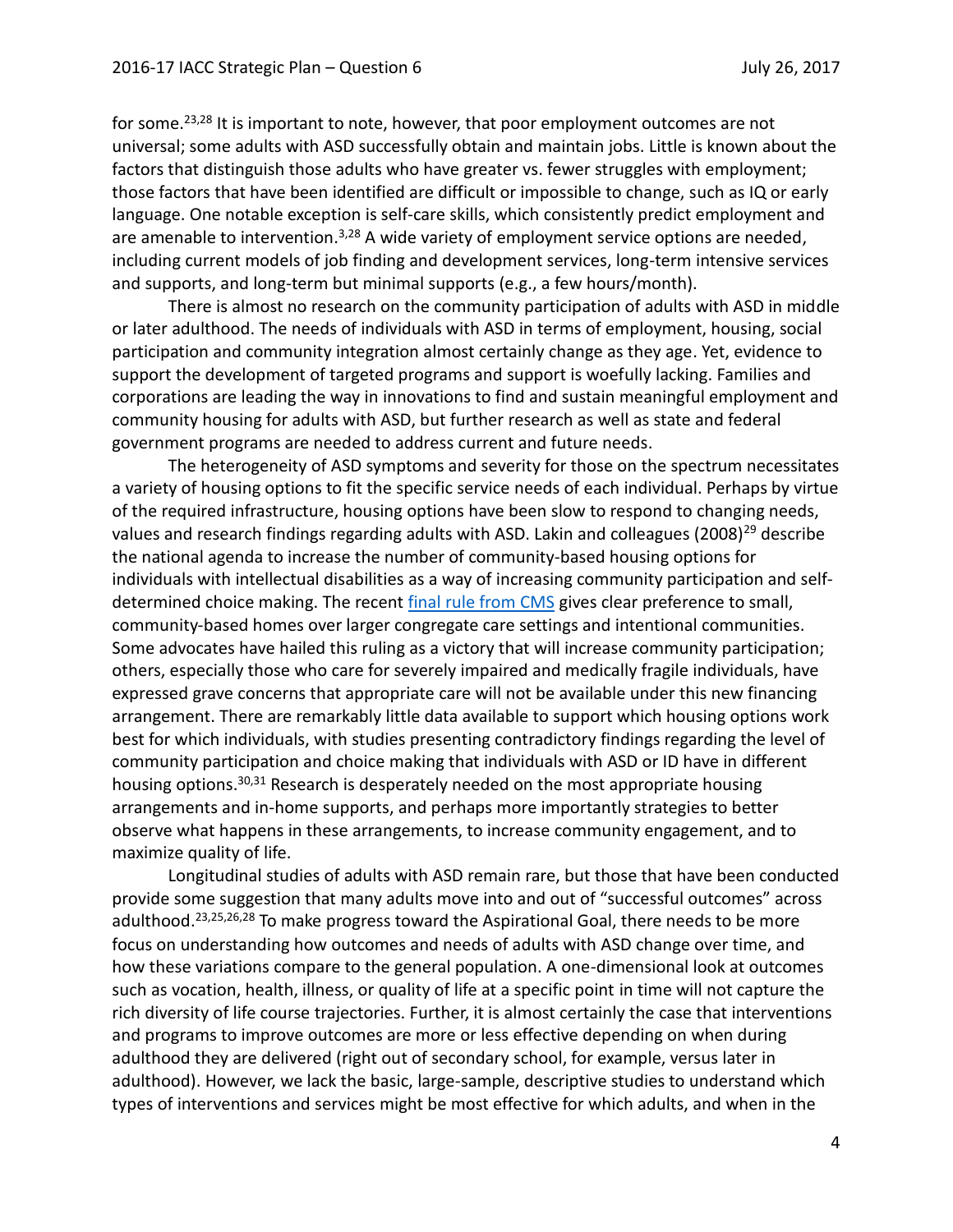life course they have the most influence.

Another barrier that slows progress in adult ASD research is the inadequacy of current measurement tools. Without valid, sensitive outcome measures, it becomes exponentially more difficult to detect whether an intervention or service is effective and should be pursued. Further, it may be necessary to reconsider indicators of outcome all together. Studies have typically defined what constitutes a "good outcome" (e.g., community employment, spending time with friends) and thus should be the target of services and supports. However, it is unknown whether these outcomes are the most meaningful to individuals with ASD or their families. It may be that the fit of the activities to the individuals' interests and abilities is most important, or it may be that subjective quality of life should be an equal or greater focus as objective indicators like employment or post-secondary education. To reach the Aspirational Goal, careful research is needed to understand how to define "good" outcomes in a systematic yet personalized way, and then measurement tools are needed that reliably capture those outcomes. Once outcomes can be assessed in a way that takes into account the desires, skills, and abilities of adults with ASD and their families, then the Aspirational Goal of developing programs and supports that allow adults on the autism spectrum to reach those outcomes will be more feasible.

### **Health and healthcare**

Current knowledge about mental health, physical health, and healthcare experiences among adults with ASD is also limited. Psychiatric comorbidity (i.e., two or more mental health diagnoses co-occurring in an individual), known to be high among children and adolescents with ASD, remains challenging in adulthood. Most children with ASD who have other psychiatric disorders continue to have at least one comorbid diagnosis in adolescence and early adulthood.<sup>32</sup> More than half of adults with ASD have at least one additional psychiatric disorder, a rate that is considerably higher than in the general population.<sup>33</sup> Difficulties with mood and anxiety appear to be most problematic<sup>34,35,36</sup>, and failing to address mental health problems adequately can lead to poor outcomes. For example, individuals with ASD and mental health comorbidities are more likely to experience difficulties in adaptive functioning.<sup>37</sup> Even more sobering, recent research has indicated the rate of suicidality is estimated to be nine times higher among adults with ASD than in the general population.<sup>38</sup>

Co-occurring physical conditions are also a concern. Compared to adults without ASD, those with ASD have increased rates of common physical health conditions (such as: sleep disorders, gastrointestinal disorders, and diabetes), as well as rarer conditions (such as: stroke, Parkinson's disease, and genetic disorders).<sup>33</sup> Children and adults with ASD in the United States have a higher risk of being overweight or obese than the general population, putting them at risk for cardiovascular disease, cancer and other chronic conditions across the life span. Outside of person-level factors such as gender, verbal ability, and ASD severity<sup>32,34</sup>, we know little about the full range of factors related to stability or emergence of co-occurring psychopathology among these adults. More work must be done to develop and test interventions that prevent, control, and/or moderate the effects of physical and mental health comorbidities. 39

While adults with ASD experience increased rates of co-occurring physical conditions, individuals with ASD are at greater risk of injuries such as falls, suffocation, drowning, and self-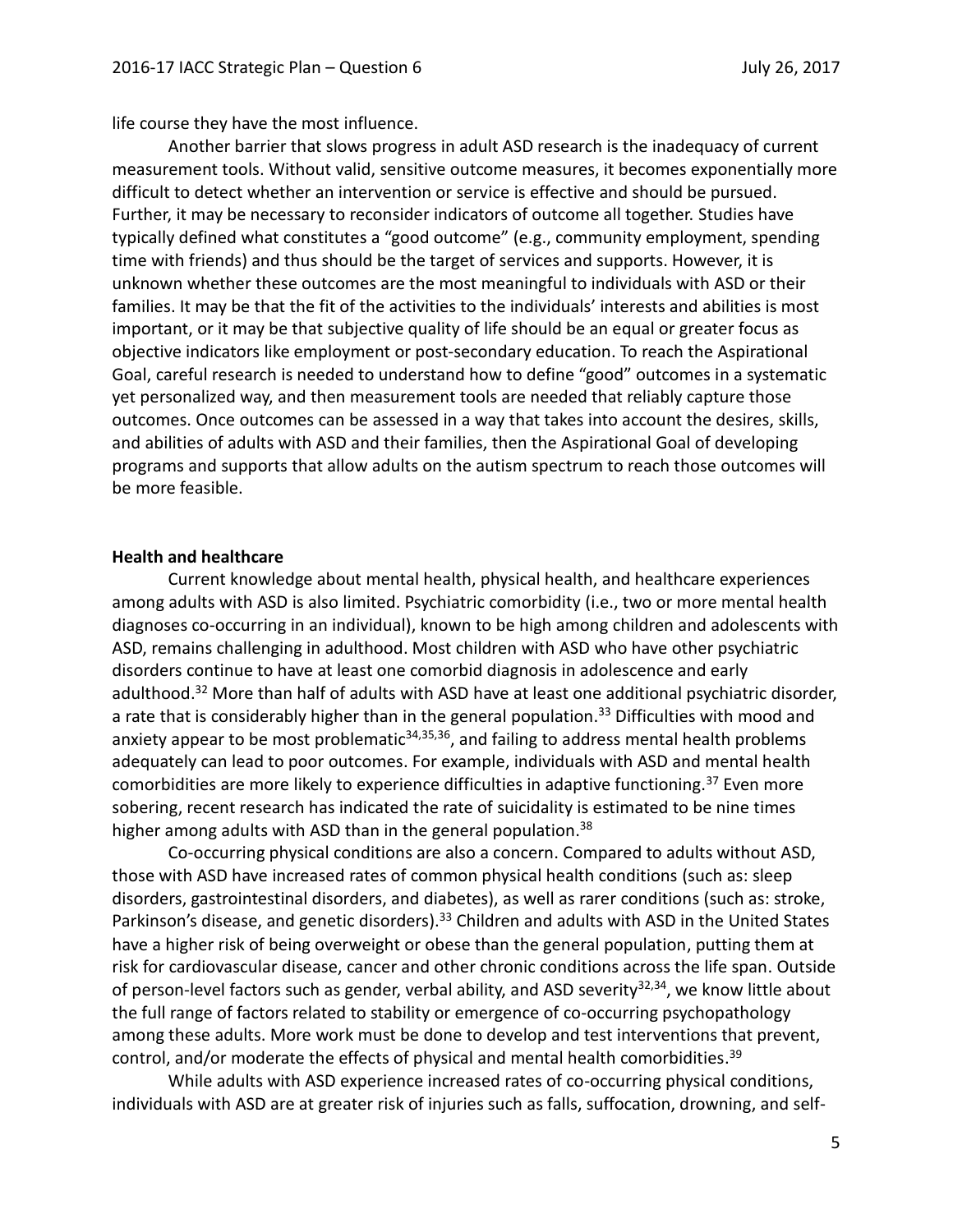harm.<sup>40,47</sup> Unintentional injuries and wandering can often lead to premature mortality, citing a critical need for prevention programs targeting these risks. <sup>47</sup> Other health concerns related to safety, such as wandering and victimization, are discussed later in this chapter.

Studies on health care utilization indicate adults with ASD utilize a disproportionate amount of outpatient, in-patient, prescription, and emergency department services.<sup>30,40,41,42</sup> Only one study has examined self-reported utilization of preventive services, finding that adults with ASD were significantly less likely to report tetanus vaccination and pap (Papanicolaou) smears than adults without ASD.<sup>42</sup> Further, adults with ASD experience more barriers to service use and participation in the medical visit, as well as lower satisfaction.<sup>39,42,43</sup> Specific barriers include anxiety related to the medical visit, as well as unmet needs for additional time to process information and ask questions, additional modes of communication, and reduction of sensory stimulation.

Relatively little is known about the aging process in people with ASD and what types of interventions, services and supports might foster health maintenance as individuals age. Several studies have suggested that people on the autism spectrum are vulnerable to premature death due to a number of causes, including epilepsy, late diagnosis of medical conditions, and accidents.<sup>38,44,45,46,47</sup> More research is needed to understand causal and risk factors and develop strategies to prevent early death. In addition, research on how autism characteristics, comorbidities, and physical and social functioning change during the aging process will be needed to develop evidence-based practices to support the needs of people with ASD as they age. We anticipate that the needs of those who are currently older adults, who may not have received interventions and services earlier in life, may also be different from the needs of current youth and young adults who received different types of interventions and services in the period before reaching adulthood.<sup>48</sup> Thus, research on current older adults with ASD and longitudinal research to follow the trajectories of youth and young adults will both be necessary to meet the needs of the population of adults with ASD.<sup>49,50</sup>

Although there is a reasonably good understanding of the prevalence and disparities in various health states for adults with ASD, there are several gaps in this knowledge base, including how best to screen for and clinically assess secondary conditions and monitor progress, as well as treatment dissemination and provider training.<sup>23,51</sup> There have been few attempts to establish the validity of instruments commonly used to assess other psychiatric conditions in individuals with ASD. There has also been limited consideration of differences in how the manifestations, course, or treatment of psychiatric disorders might differ for these adults. Further, the majority of studies on physical health needs of adults with ASD utilize retrospective point-in-time data and lack objective health assessment measures. Better measurement tools and methods are necessary to understand the scope of physical and mental health needs and design appropriate services and supports.

Research involving adults with ASD clearly show that they desire and are often capable of more independent management of their health.<sup>42,52</sup> To ensure these adults are able to participate in their care to their fullest abilities, the health care system must increase health professionals' knowledge about ASD in general and risk factors for co-occurring conditions. Similar to the general population, providers should examine the adult's general physical and mental health needs and provide guidance on how to ensure the person is living the healthiest and highest quality of life possible. Small adjustments to the clinic setting (e.g., preparatory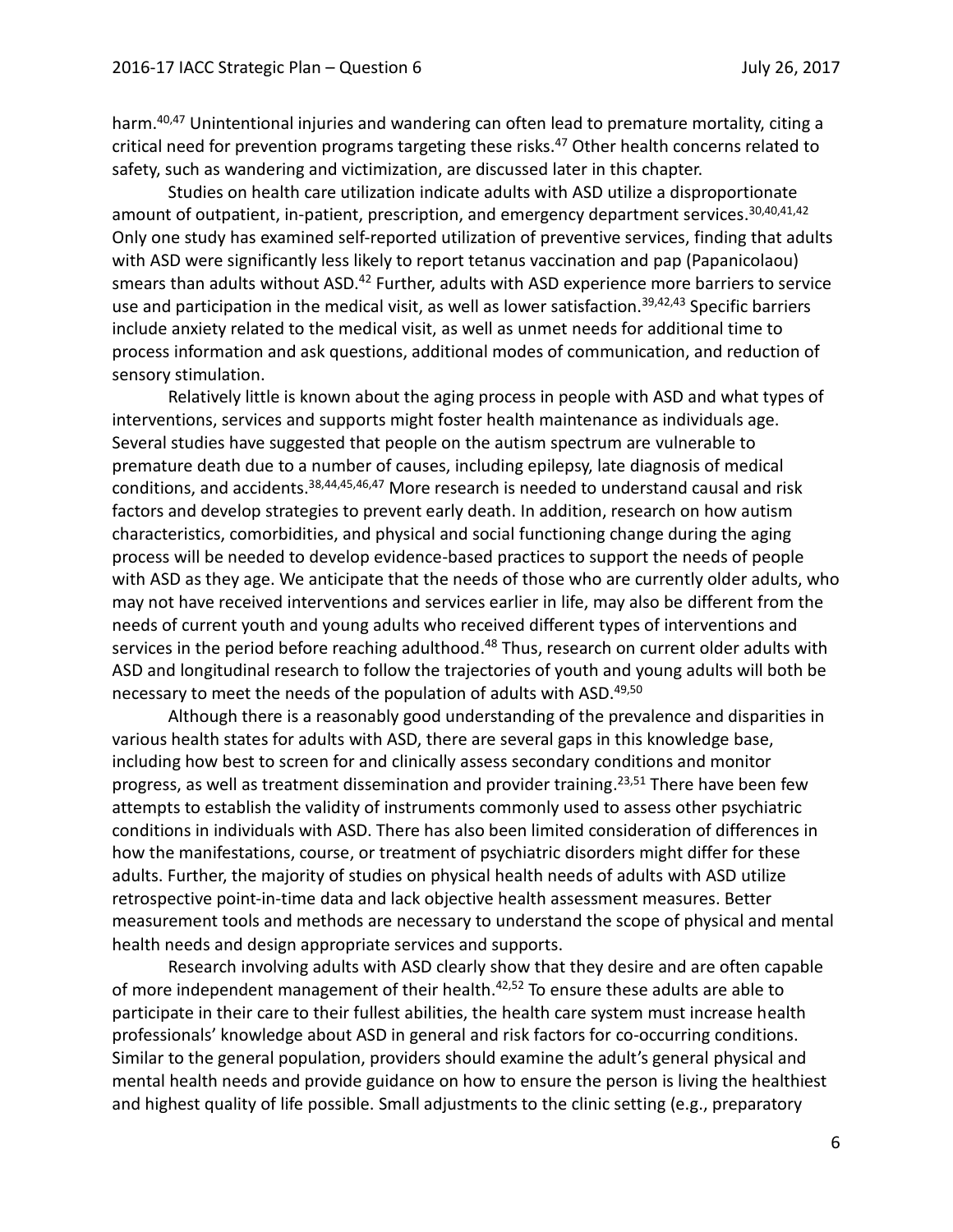written\verbal communication about visit procedures, private waiting rooms, use of alternative forms of communication, care coordination and extended time) can greatly improve the health care experience, compliance, and involvement for adults with ASD. Previous initiatives to improve care for those with ASD in the United States have fallen short in allocating funding and provide little guidance regarding appropriate care for this population.

#### **Adult diagnosis**

Longitudinal studies demonstrate clear evidence that ASD-related difficulties persist well into adulthood. In several cohorts of children diagnosed with ASD in early childhood, 80-90% of individuals continued to meet criteria for clinical diagnoses of ASD as adults. <sup>53</sup>,<sup>54</sup> Simultaneously, increasing numbers of adults are presenting to clinics for first time diagnoses, and recent epidemiological work suggests that many adults with ASD may be unidentified and living in the community without appropriate supports.<sup>55</sup> In addition, as development of screening and diagnostic tools, as well as other autism research, has largely been accomplished using data from boys and men, girls and women on the autism spectrum may be underdiagnosed, and we know little about their ASD trajectories across the lifespan. 33,56,57

Research to improve adult diagnosis is very new and, as such, there are many important gaps and areas for future study. First, there is limited knowledge of the manifestations of ASD in adults. Longitudinal studies have found that some adults with ASD show "improvement" in autism severity compared to estimates obtained during earlier childhood or young adulthood.<sup>23,58,59</sup> However, an extensive body of child research has shown that ASD symptoms differ depending on a child's developmental stage (i.e., language and cognitive abilities, as well as chronological age), and the types of behaviors that best differentiate children from neurotypical peers are somewhat different from behaviors that differentiate adults with ASD from neurotypical peers.<sup>60,61</sup> Thus, apparent "decreases" in autistic characteristics may simply reflect that instruments designed for use with children do not adequately query the types of behaviors or deficits most relevant to adults with ASD. Currently, there is not a standard tool or measurement used for diagnosing ASD in adults. However, there is an ongoing study to adapt the Autism Diagnostic Observation Schedule-2 (ADOS-2) Module 4 for use in diagnosing adults.<sup>61,62</sup> There is also hope that work being done to create biomarkers that predict ASD, such as perceptual computing measurements of quantitative traits, will be able to be adapted as tools for diagnosing adults as well.<sup>63</sup> Research is needed to understand how ASD symptoms change across development and how core deficits manifest in adults. Studies must include consideration of young, middle-aged and older adults, including those diagnosed as children and those identified in later life.

Second, little is known about individuals who obtain first-time ASD diagnoses as adults. Many of these adults have other mental health concerns; in one study of young adults seeking a first time ASD diagnosis, 46% had a previous psychiatric diagnosis, and 53% had contact with mental health services.<sup>64</sup> These findings suggest that a population of individuals with high needs is being misdiagnosed or "missed" as children. Research is needed to understand profiles of strengths and challenges of this population, to inform development of screening and diagnostic tools and best diagnostic practices for adult ASD referrals. Such research will need to take into account that adult psychiatric assessment traditionally relies on self-report, whereas ASD diagnostic practices rely more on direct observation in structured clinical settings and/or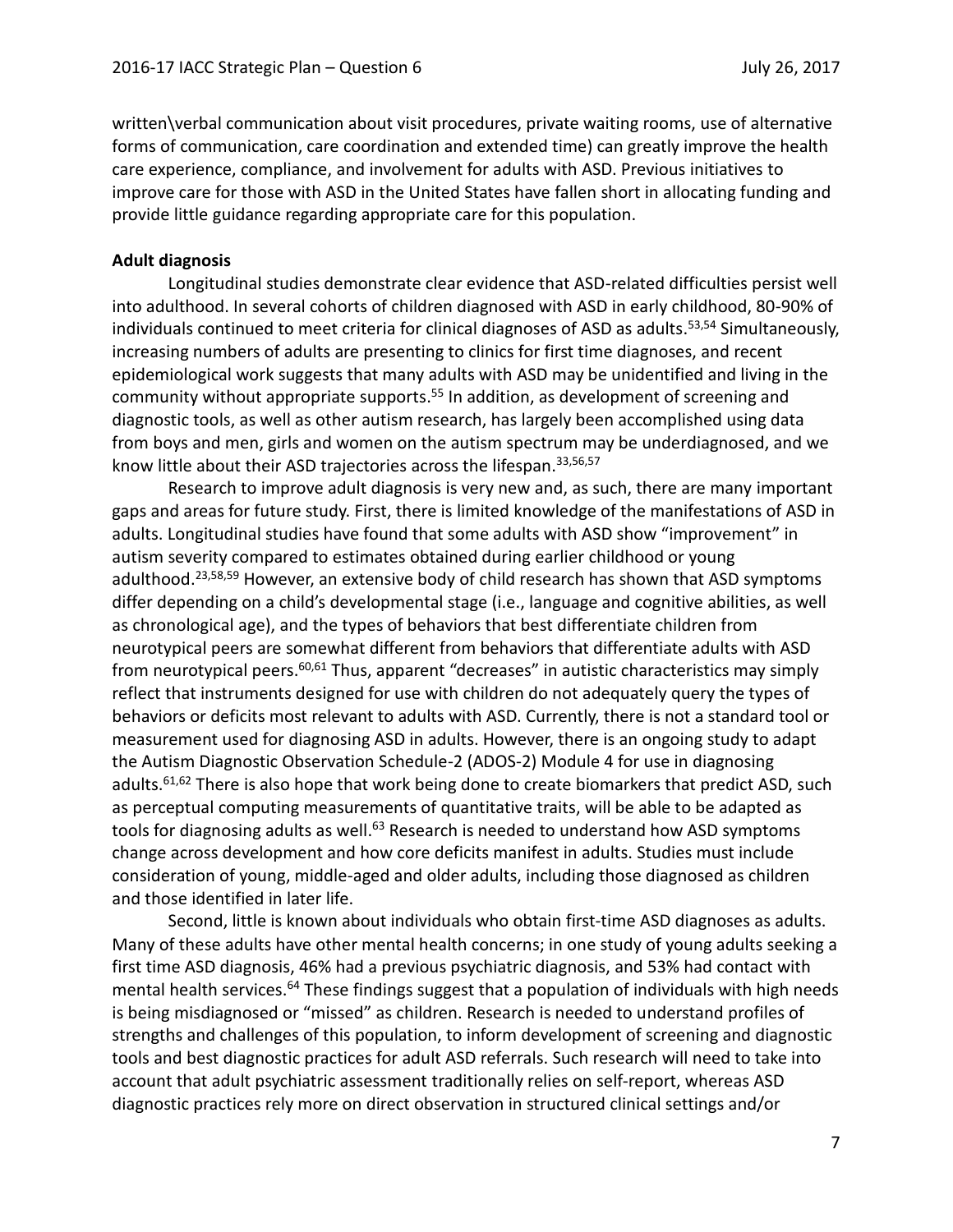caregiver report. Childhood caregivers may not be available or may have difficulty recalling specific behaviors occurring many decades ago. Exclusive reliance on self-report may also not be ideal, due to possible limitations in insight, communicative difficulties, or over-reporting of symptoms to achieve secondary gain (e.g., involvement in legal system, to obtain financial assistance).

Third, currently it is not known if and how later-life diagnosis affects mental health or well-being, or fosters identification of supports or interventions. Considering that state-funded support programs often require documentation of diagnosis prior to 18 or 22 years of age, it is unlikely that someone diagnosed in middle adulthood would be able to access ASD-related supports. Obtaining a diagnosis in the absence of appropriate services and supports may be detrimental to well-being for some individuals. On the other hand, they may benefit from private services, participation in online communities for individuals with ASD, etc. Research in this area is needed to educate adults self-referring for diagnosis about the possible benefits and risks of obtaining an ASD diagnosis, as well as to provide insights into the types of services that should be developed to support the adult's integration of diagnosis into their self-perceptions.

### **Service Delivery for Adults**

As the research base continues to build, there are improvements in service delivery that can be made to reach the Aspirational Goal more quickly. First, it is critical that additional funding is provided for adult disability services. Currently, waiting lists for services in most states are very long, and adults with ASD rarely receive the range and extent of services that would allow them to reach their potential. Adults with ASD and their families who are more vulnerable to poor outcomes in adulthood – by virtue of having fewer socioeconomic resources or being of a racial/ethnic minority group – also have the greatest difficulty accessing needed services.<sup>3,65</sup> It will be nearly impossible to reach the Aspirational Goal of self-determination, choice, and meaningful access to services – especially for those who are most vulnerable – without a significant investment in the quantity and quality of adult disability services and actively working to reduce barriers to access.

One way to increase quality is to invest more in the training of professionals, across disciplines, to work effectively with adults with ASD. Few adult care providers (healthcare, mental health, employment supports, etc.) have received training on how to support adults with ASD. The implications of this lack of training are far-reaching. Staff turnover is a significant issue in vocational and residential support services, and likely stems (at least in part) from inadequate training. Many adults with ASD receive their health care in pediatric settings, due to a dearth of adult providers who feel competent and comfortable treating them. This can pose a health risk, as pediatric providers are not trained to treat adult health issues. In terms of diagnostic issues, few validated screening and diagnostic instruments are available for use in identification of ASD in adults, and few clinicians specializing in adult screening and diagnosis are available to provide services. Neither Psychology nor Psychiatry educational programs (as well as other disciplines) are adequately preparing trainees to diagnose adults with ASD. The few programs that offer clinical rotations through specialty clinics often focus on persons under the age of 18 or 22, due to their presence in pediatric departments. As such, there is a need for training grants and initiatives focused on training professionals who will be working with adults to detect, diagnose, and address mental and physical health-related needs in this population.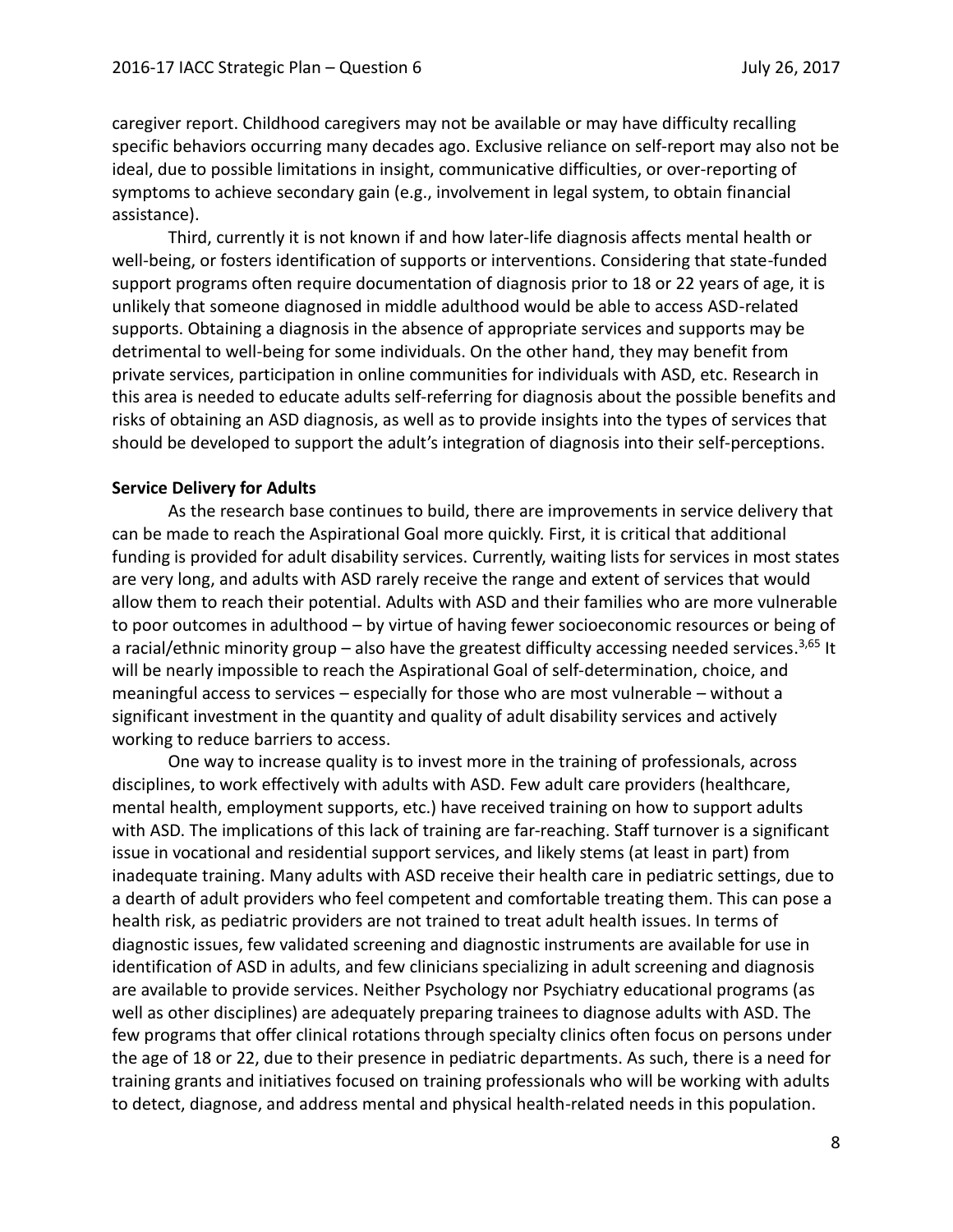Progress will be achieved more quickly if greater focus is placed on the coordination of services between states, between agencies that provide adult services, and between schoolbased and adult services. Currently, Medicaid-funded services do not transfer between states, limiting people's mobility when relocation to another state would serve them well. Given that most adults with autism have complex needs that bring them into contact with multiple public service systems, there is an urgent need for research and initiatives focused on care coordination, interagency collaboration, strategies for integrating extant funding streams, and community-based collective impact strategies. [The 2014 Workforce Innovation and Opportunity](https://www.congress.gov/113/plaws/publ128/PLAW-113publ128.pdf)  [Act \(WIOA\)](https://www.congress.gov/113/plaws/publ128/PLAW-113publ128.pdf) specifies that state VR agencies must set aside 15% of their funding to provide transition services to secondary school students. However, it remains to be seen if state agencies will be able to carry out the responsibilities associated with legislation such as WIOA. It will be important to monitor the effectiveness of these initiatives with careful data collection and analyses. Also, WIOA is designed to encourage state-level experimentation and variability in program design. This presents a unique opportunity to study emerging practices and capitalize on this variability to learn what works for whom.

### **Safety, Victimization, and Interactions with Law Enforcement**

In the past five years, safety issues have emerged as a key concern in the autism spectrum community, yet the research evidence on this topic has lagged far behind. Although not yet examined in adults, elopement and peer victimization (social, verbal, and physical) are common in children and adolescents with ASD.<sup>66,67</sup> A recent report suggested that, relative to adults in the general population, adults with ASD were twice as likely to experience sexual coercion or rape.<sup>68</sup> While there has been insufficient Although there is some suggestion that adults on the autism spectrum might more often be involved in the criminal justice system, recent data from the NLTS-2 suggests that transition-aged youth with ASD were actually less likely than those with other disabilities to be stopped by police or arrested.<sup>69</sup> Although, it might be that when they are engaged with police, impairments related to ASD make those interactions more difficult, leading to negative outcomes.

Careful research is needed to understand the experiences of victimization in adulthood – sexual victimization, physical victimization, and being taken advantage of – as well as the prevalence of other safety risks, such as wandering and the often adverse outcomes that unfold from wandering. While little is known about adults with ASD wandering behaviors, a recent report found 27% of adolescents engaged in wandering behavior within the past year.<sup>9</sup> Wandering from safe places and situations can lead to individuals with ASD being lost, missing, or injured. Studies are needed to understand the characteristics of those adults whose safety is at risk, so that preventative efforts can be put into place. Research focused on adults in the criminal justice system are also important to understand precipitating factors for criminality or adverse interactions with law enforcement; Helverschou et al.  $(2015)^{70}$  found that among criminal offenders with ASD in Norway, 67% of crimes were related to obsessions or special interest. A recent study assessing the experiences of adults with ASD and police officers in England showed conflicting views on the quality of the interaction<sup>71</sup>; police officers expressed satisfaction with how they had worked with individuals with ASD, whereas the individuals with ASD were largely dissatisfied with their experience of the police. Research strategies to develop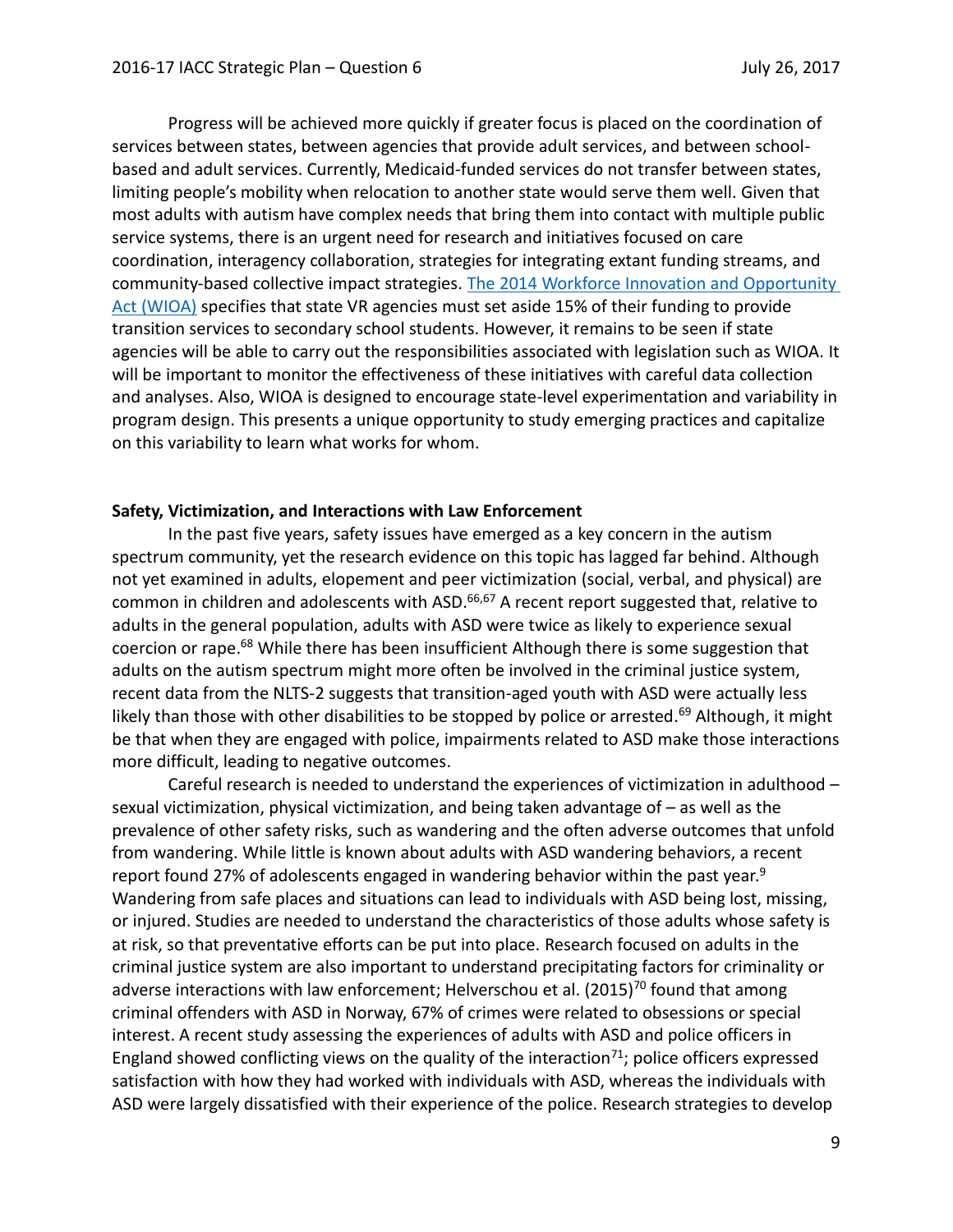a better understanding among law enforcement might lead to less adverse interactions and result in treatment rather than incarceration, which does not improve the situation for people with disabilities. Long-term studies should also examine the impact of childhood victimization or other threats to safety, as these might lead to mental health problems among adults with ASD.<sup>72</sup> Intervention studies to improve awareness and safety are necessary.

There are currently a limited number of programs to improve safety for individuals with ASD. In some communities, policy officers and judges receive training on autism spectrum features, so that impairments associated with ASD are appropriately considered in interactions. Despite this, the current research is insufficient to understand the types and extent of need, or to inform evidence-based programs to ensure safety among adults on the autism spectrum.

#### **Long Term and Caregiver Supports**

One of the best understood predictors of outcomes in adulthood is level of cognitive functioning: relative to those with ASD without an intellectual disability, adults with ASD who have an intellectual disability are significantly less likely to be employed or living in the community (e.g., Howlin & Magiati, 2017<sup>73</sup>). However, little is known about how to support adults with ASD and co-occurring intellectual disability in reaching their maximum potential.

More work is needed to understand and evaluate the effectiveness of long-term supports for those with high support needs (such as those with significant cognitive impairments). As many of these adults will be receiving some sort of formal adult disability service, more rapid headway can be made in this area if service providers systematically collect outcome data. As with other areas, the results will not be one-size-fits-all: the most appropriate supports will depend on the skills and desires of the adult, as well as the specific area being targeted (e.g., vocational skills versus mental health). Supports should also take a lifespan developmental perspective, encouraging the development of new skills and abilities throughout adulthood. For those adults with difficulty communicating, parents and other care providers can play a key role in relaying their sons' and daughters' preferences and interests. Person Centered Planning tools such as PATHs<sup>74</sup> and MAPs<sup>75</sup> can be useful to incorporate the perspectives of adults with ASD with more significant impairments.

Further, the knowledge base about how to support individuals with ASD as they move into middle and later adulthood is almost non-existent. Small-sample studies have provided some suggestion that needed supports will likely intensify in old age; relative to typicallydeveloping controls, older adults with ASD experienced more severe cognitive declines in some domains and higher frequency of Parkinsonism.<sup>76,77</sup> Housing needs will surely intensify when parents are no longer able to provide care.

Often families play a critical role in providing support to their adult sons and daughters on the autism spectrum. Once youth with ASD leave the school system, responsibility for finding and coordinating services tends to fall to parents and siblings. In many cases, adults with ASD continue to live with their parents until parents are no longer able to care for them. Even when adults live independently or semi-independently, parents often provide supports (e.g., financial, tangible) that facilitate the son or daughter remaining in that residential situation. For adults who are better integrated into their communities, family burden is often significant as they tend to be responsible for coordinating/organizing activities. 11,<sup>78</sup> Exceedingly high levels of stress among parents of adults with ASD have been found via self-report measures as well as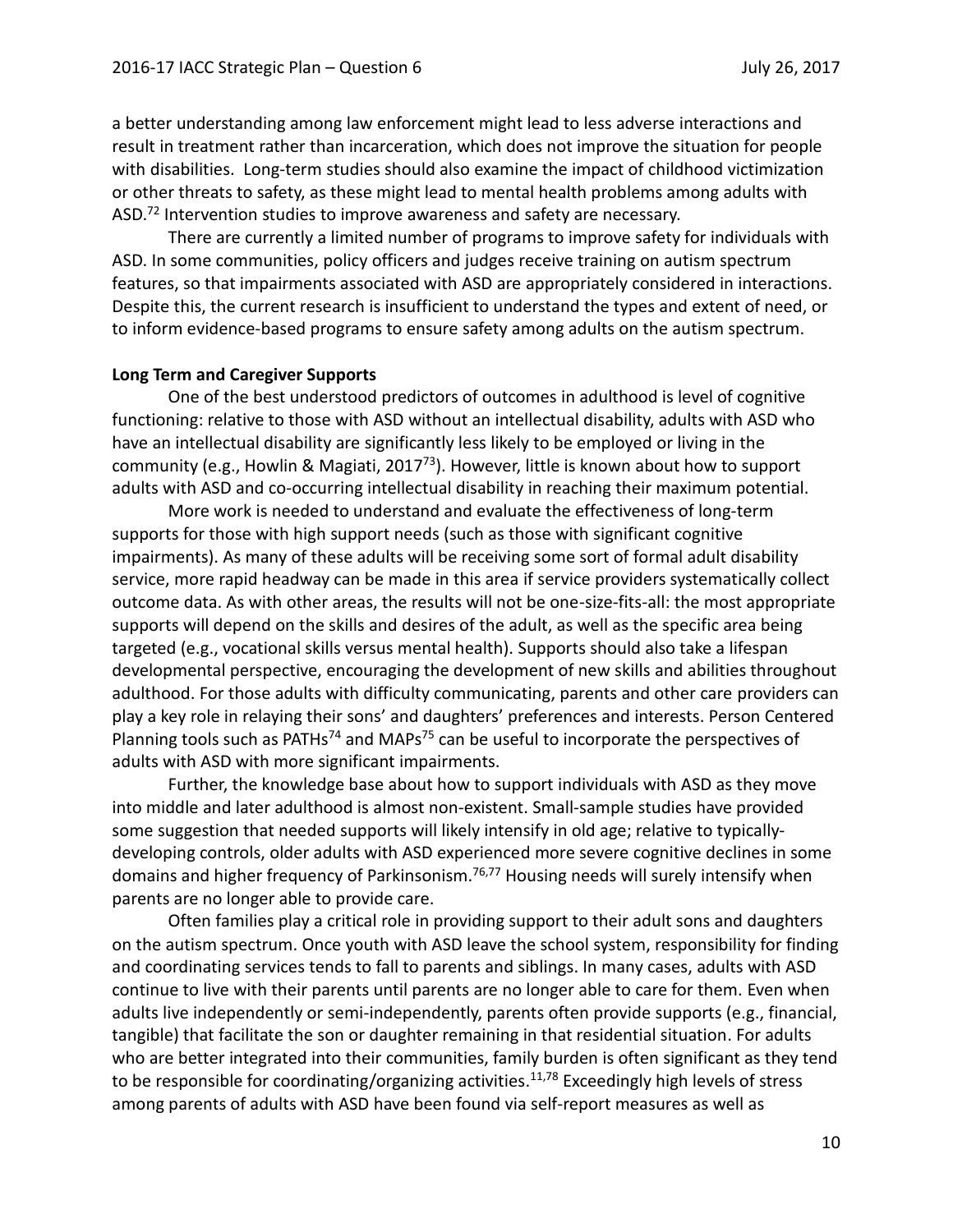biological indicators of stress (e.g., cortisol<sup>79</sup>). However, there are few interventions aimed at supporting families. Most parent-focused interventions, when their children with ASD are adults, provide caregivers with skills or knowledge to better support their sons and daughters, and not necessarily to improve their own stress and well-being.<sup>15,16</sup>

Despite the prominent role of families in the lives of their adult sons and daughters with ASD, their influence is often ignored in research. There is a significant research gap in understanding which families are most effective in supporting their adult offspring with ASD, as well as in how to provide services and supports so that families can continue to provide care.<sup>80</sup> These research questions become even more important in the face of an underfunded adult service system. Because housing and other adult services are limited in availability, it is even more critical for policy makers and providers to ensure that families are well-supported so that they can continue their caregiving role as long as possible.

#### **Section III: Overall Progress towards Aspirational Goal**

To understand how to support adults with ASD, it is first necessary to investigate the specific areas in which adults might need supports. This is, perhaps, where the greatest progress toward the Aspirational Goal has been made. We have reasonably strong evidence about the struggles faced by adults with ASD in acquiring needed disability services, accessing health care, finding appropriate employment or vocational activities, and achieving good mental health – at least during young adulthood.<sup>3,5,24,34,37,81</sup> Yet beyond basic description, there are numerous gaps in knowledge that limit our ability to support these adults effectively. The vast majority of what is known about autism spectrum disorders in adulthood has come from samples of primarily white, middle-class, well-resourced families of males with ASD who are of average or above average intellectual functioning. It is unclear how much of our current knowledge about how to achieve the Aspirational Goal would translate to those adults and families who are underrepresented in research. Thus, studies should focus on including more diverse participants, including families with low socio-economic resources, youth and adults with severe intellectual impairment, those who are of racial/ethnic minorities, and women on the autism spectrum.

It is unlikely that we will make meaningful progress toward the Aspirational Goal without substantially increasing funding for adult autism research and services. **Research focused on adult issues has lagged far behind other types of ASD-related research, comprising only 2% of all autism research spending in 2015. <sup>82</sup>** Many fundamental questions about the life course that are unanswered among adults with ASD – such as basic understandings of how core and related symptoms, functional outcomes (e.g., employment, education, independent living), and health change across adulthood, along with the variable factors that predict improving life course trajectories and quality of life – have been well-researched in other groups and conditions. These questions form the necessary building blocks for effective and efficient interventions and services, nevertheless, these questions can be seen as lacking significance or innovation for those outside the autism field (who assume the answers are known). This can be a significant barrier when attempting to obtain funding for adult autism research. We will make more rapid progress toward realizing the Aspiration Goal once it is clear that a range of studies – from understanding biological and cognitive processes underlying outcomes, to more "natural history" studies of the life course, to evaluating existing services, to intervention trials to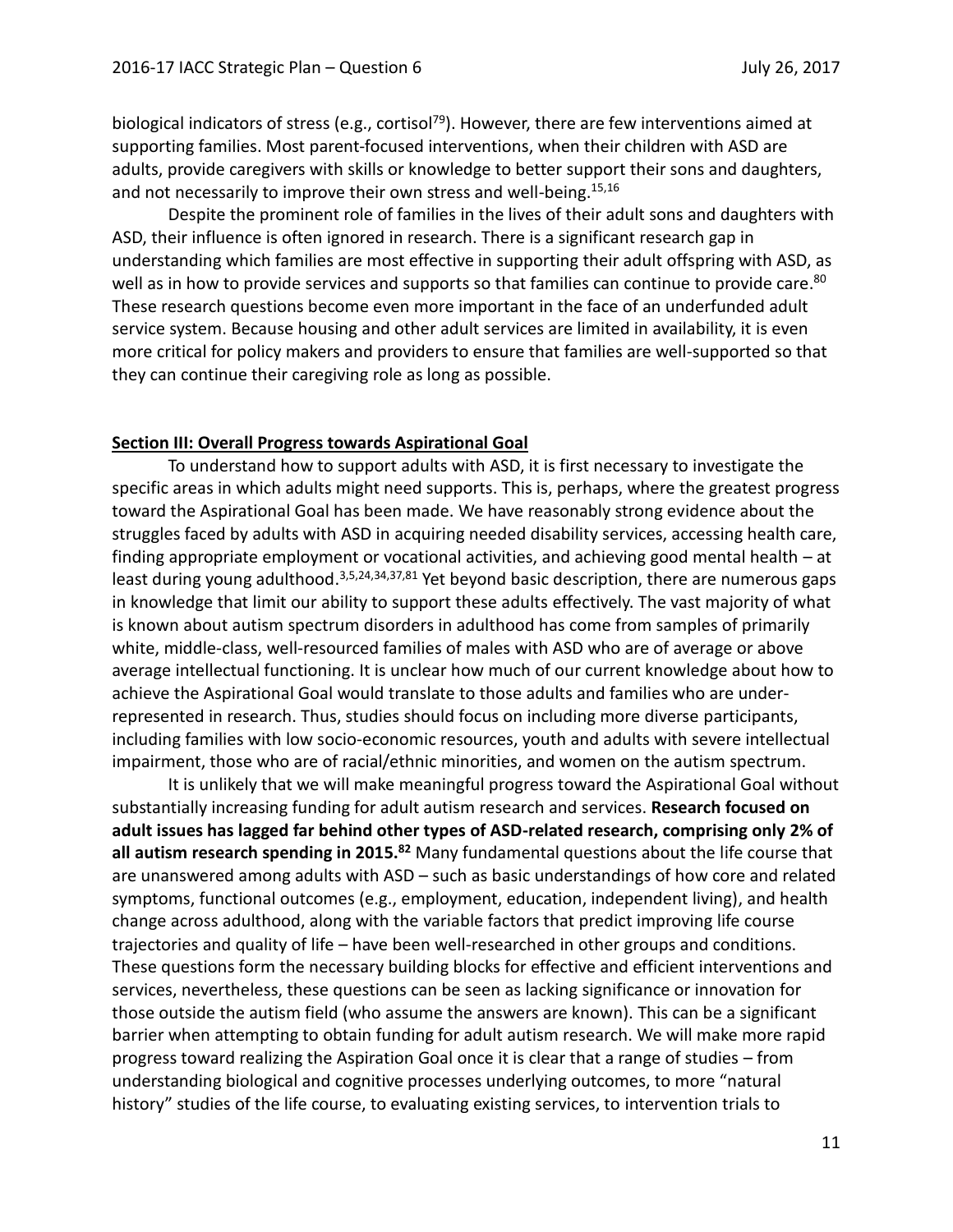improve outcomes – are critical to support adults with ASD in reaching their maximum potential.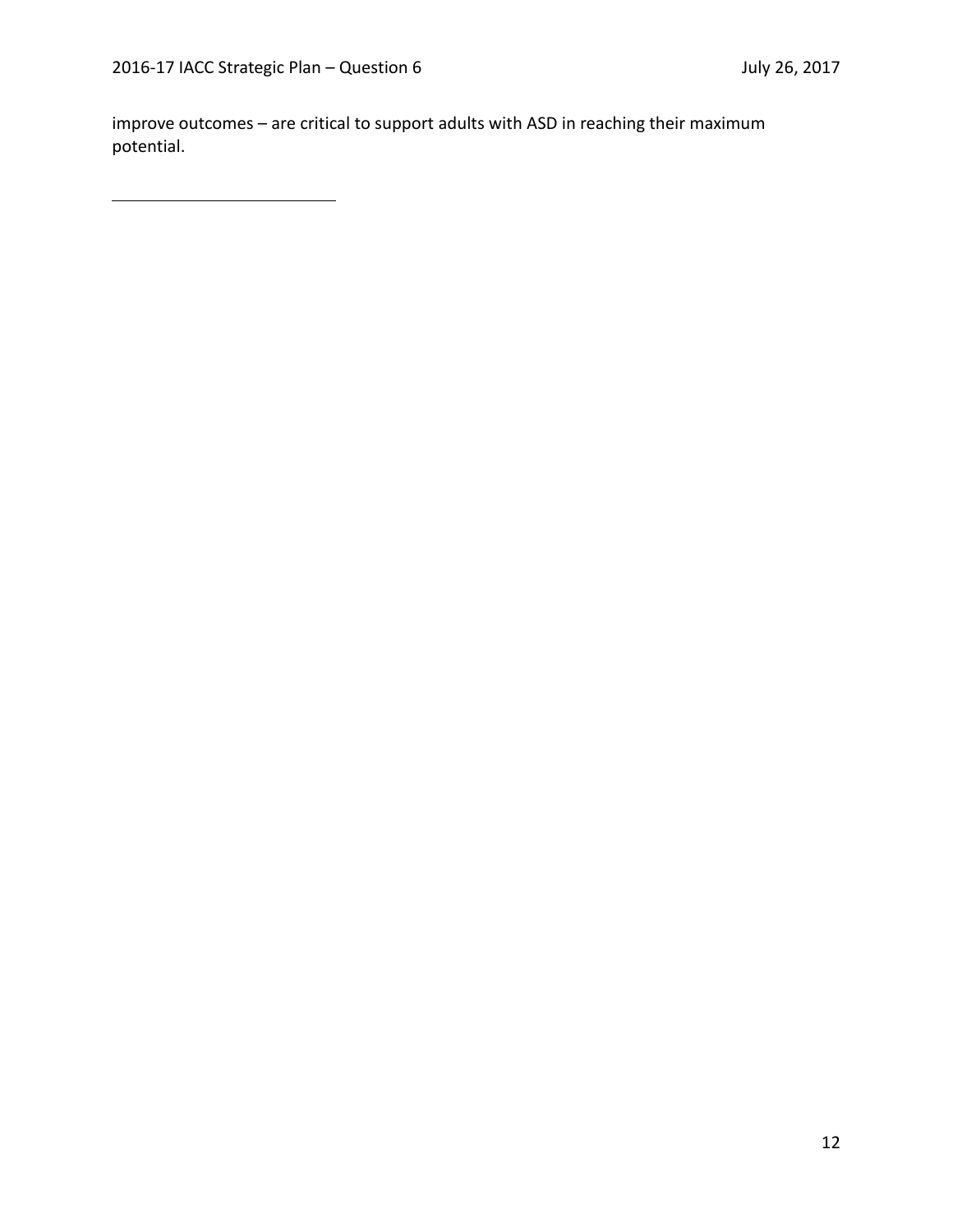## **Objectives**

## **Objective 1: Support development and coordination of integrated services to help youth make a successful transition to adulthood and provide supports throughout the lifespan.**

- Use population-level data to understand unmet needs, disparities in access and outcomes, emerging usage trends, cost issues and the effectiveness of services in achieving their desired outcomes.
- Conduct research to determine the prevalence of autism in adults and the scope and distribution of service needs among the population to inform policy and program planning.
- Develop strategies for reducing socio-economic or racial/ethnic disparities in service access and related outcomes for adults with ASD.
- Investigate social capital, the network of supports, and community integration provided by families, service providers, and others to understand the range of formal and informal supports needed to achieve successful adult outcomes.
- Develop additional service coordination across agencies (e.g., educational and vocational rehabilitation; mental health and vocational rehabilitation).

## **Objective 2: Support research and implement approaches to reduce disabling co-occurring physical and mental health conditions in adults with ASD, with the goal of improving safety, reducing premature mortality, and enhancing quality of life.**

- Conduct large-scale longitudinal studies across adulthood into older age to examine trajectories of physical and mental health conditions, and address the additive and interactive effects of biological, cognitive, behavioral, and environmental factors that lead to co-occurring conditions.
- Conduct studies of approaches to treatments to reduce mental health conditions, including anxiety, depression, and/or suicidality.
- Engage adults on the autism spectrum and their families, through collaborative and participatory research, to be involved in the development of ecologically valid measures of quality of life, which can be used to understand the factors associated with positive quality of life throughout adulthood.
- Create programs to recruit and train more general physical and mental health providers to be knowledgeable about and willing to treat adults with ASD. This applies to primary care providers, community mental health providers as well as specialists.

## **Objective 3: Support research, services activities, and outreach efforts that facilitate and incorporate acceptance, accommodation, inclusion, independence, and integration of people on the autism spectrum into society.**

- Examine factors and support strategies that promote successful participation and retention in post-secondary education, employment, and/or community living activities across the spectrum of ASD and across the adult lifespan.
- Develop reliable outcome measures that take into account the desires of the individual and his/her family, as well as the match of the activity with the interests, skills, and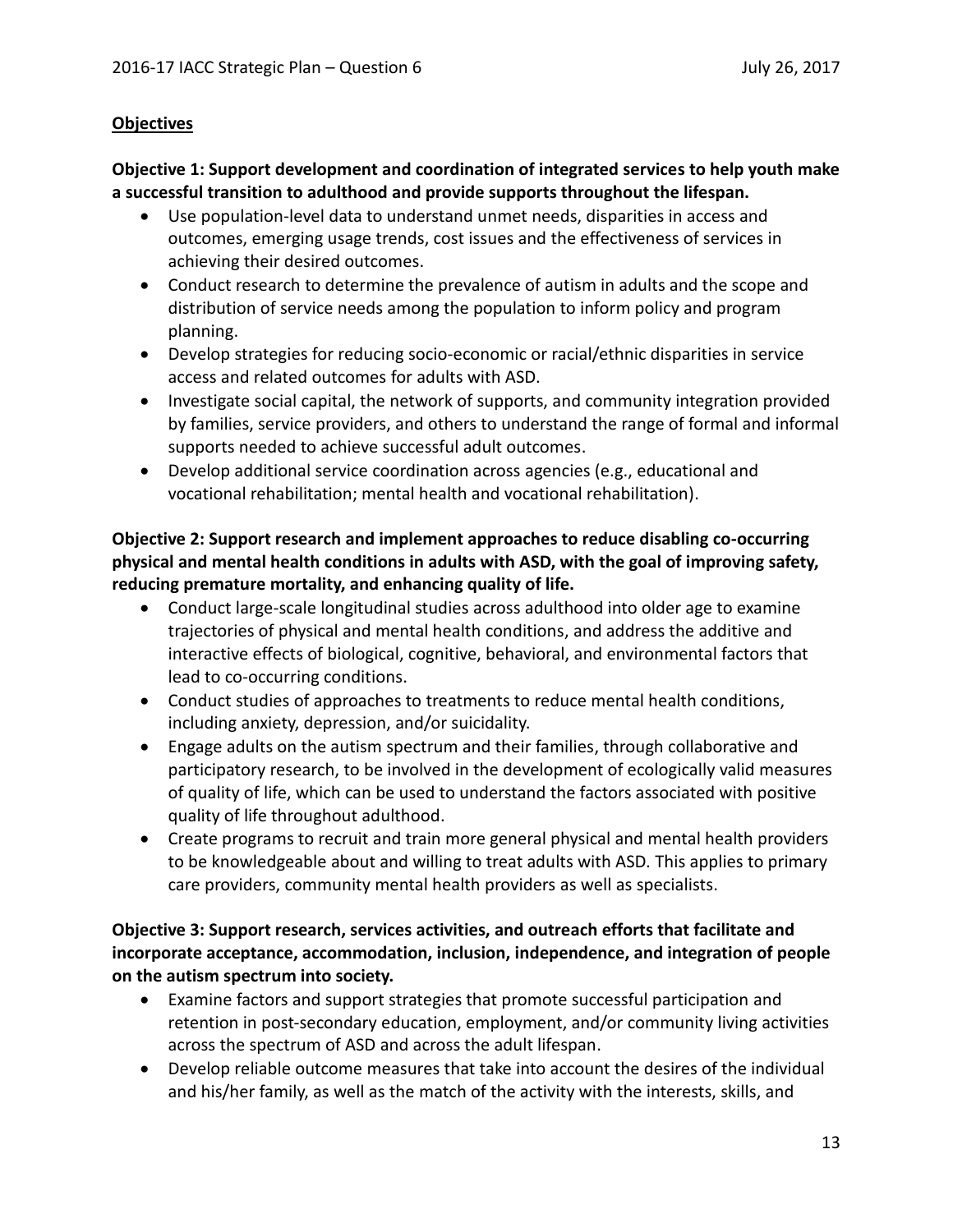abilities of the adult.

- Conduct long-term follow-up studies examining the effects of interventions and services delivered in childhood on later adult outcomes.
- Conduct large-scale studies of programs to improve the skills that may underlie many aspects of community integration (e.g., adaptive behavior, executive function)
- Better understand the needs of adult service providers, as well as the characteristics of effective providers.
- Encourage more skilled workers to enter and remain in the adult disability service provider field, which is critical to improving self-determination of adults with ASD.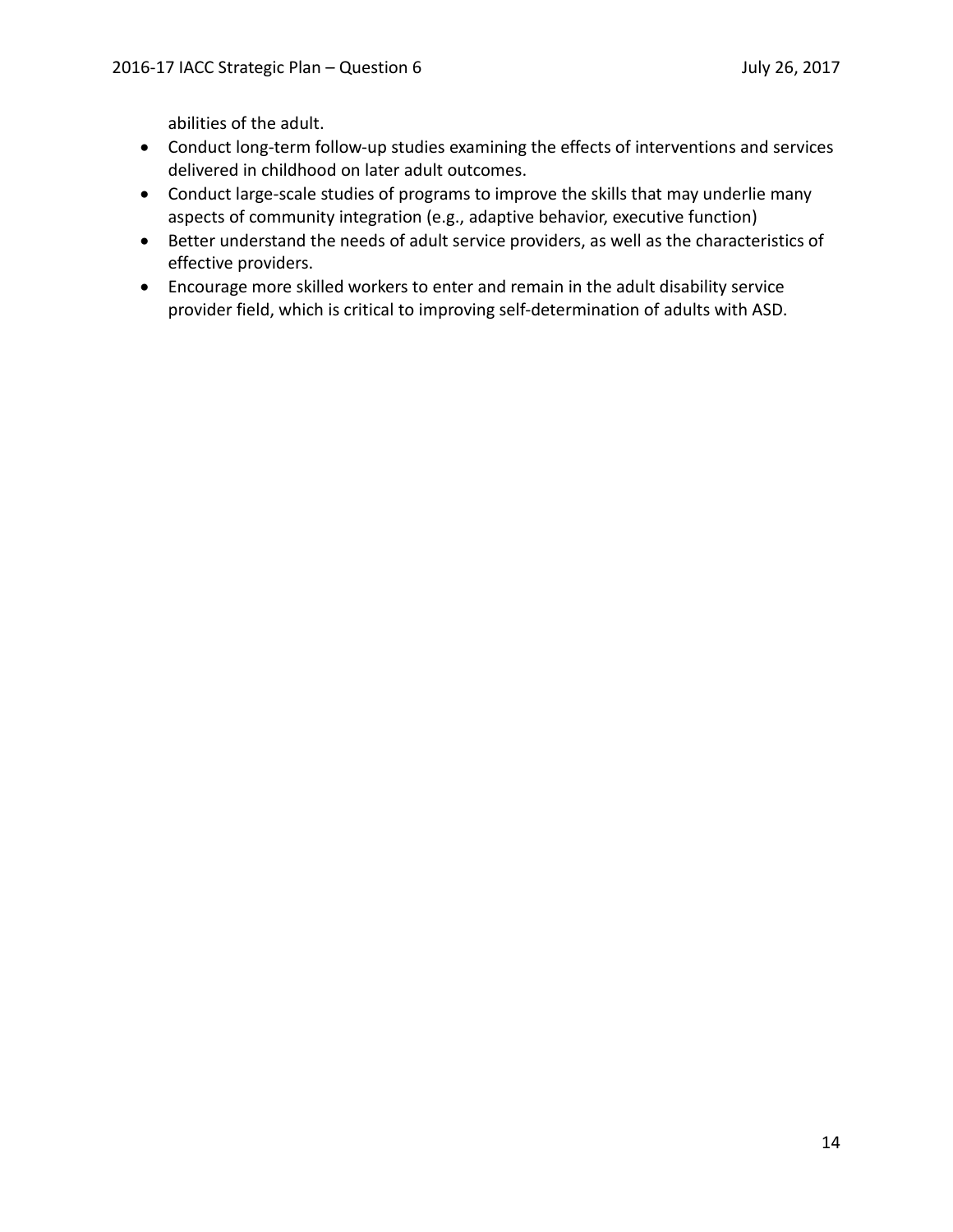## **References**

<sup>1</sup> Shattuck, P. T., Steinberg, J., Yu, J., Wei, X., Cooper, B. P., Newman, L., & Roux, A. M. (2014). Disability Identification and Self-Efficacy among College Students on the Autism Spectrum. Autism Research and Treatment, 2014(FEBRUARY), 924182. http://doi.org/10.1155/2014/924182  $\overline{a}$ 

<sup>2</sup> Christensen, D. L., Bilder, D. A., Zahorodny, W., Pettygrove, S., Durkin, M. S., Fitzgerald, R. T., ... & Yeargin-Allsopp, M. (2016). Prevalence and characteristics of autism spectrum disorder among 4-year-old children in the autism and developmental disabilities monitoring network. *Journal of Developmental & Behavioral Pediatrics*, *37*(1), 1-8.

- <sup>3</sup> Shattuck PT, Narendorf SC, Cooper B, Sterzing PR, Wagner M, Taylor JL. Postsecondary education and employment among youth with an autism spectrum disorder. Pediatrics. 2012;129(6):1042-1049.
- <sup>4</sup> Taylor, J.L., & Seltzer, M.M. (2011). Employment and post-secondary educational activities for young adults with Autism Spectrum Disorders during the transition to adulthood. Journal of Autism and Developmental Disorders, 41, 556-574.
- <sup>5</sup> Shattuck, P. T., Wagner, M., Narendorf, S., Sterzing, P., & Hensley, M. (2011). Post-High School Service Use among Young Adults with an Autism Spectrum Disorder. Archives of Pediatrics & Adolescent Medicine, 165(2), 141–146. http://doi.org/10.1001/archpediatrics.2010.279
- <sup>6</sup> Orsmond GI, Shattuck PT, Cooper BP, Sterzing PR, Anderson KA. Social participation among young adults with an autism spectrum disorder. Journal of Autism and Developmental Disorders. 2013 Apr 25;43(11):2710–2719.
- $<sup>7</sup>$  Taylor JL, Seltzer MM. Change in the autism phenotype during the transition to adulthood. J</sup> Autism Dev Disord. 2010;40(12):1431-1446.
- <sup>8</sup> Gobbo, K., & Shmulsky, S. (2014). Faculty Experience With College Students With Autism Spectrum Disorders: A Qualitative Study of Challenges and Solutions. Focus on Autism and Other Developmental Disabilities, 29(1), 13–22. http://doi.org/10.1177/1088357613504989

<sup>9</sup> Roux, Anne M., Shattuck, Paul T., Rast, Jessica E., Rava, Julianna A., and Anderson, Kristy, A. *National Autism Indicators Report: Transition into Young Adulthood*. Philadelphia, PA: Life Course Outcomes Research Program, A.J. Drexel Autism Institute, Drexel University, 2015.

 $10$  Ellison, M., Clark, J., Cunningham, M., & Hansen, R. (2013). Academic and campus accommodations that foster success for college students with Asperger's Disorder. Southern Regional Council on Educational Administration 2013 Yearbook: Jazzing It Up, (September), 65–76.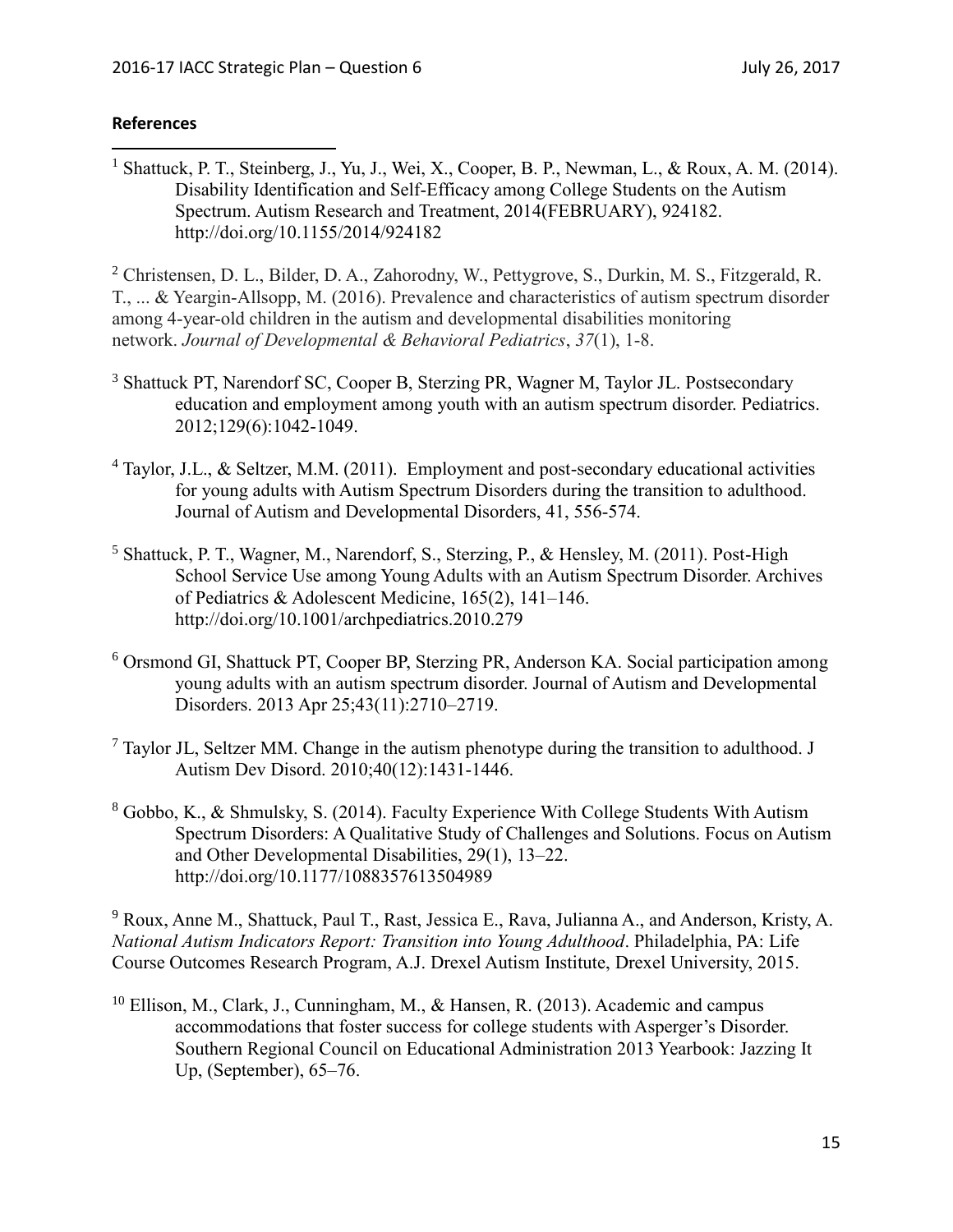- <sup>11</sup> Myers, E., Davis, B.E., Stobbe, G., & Bjornson, K. (2015). Community and social participation among individuals with autism spectrum disorder transitioning to adulthood. Journal of Autism and Developmental Disorders, 45, 2373–2381.
- <sup>12</sup> Taylor, J.L., Adams, R.A., & Bishop, S.L. (published online October 14, 2016). Social participation and its relation to internalizing symptoms among youth with autism spectrum disorder as they transition from high school. Autism Research. doi: 10.1002/aur.1709
- <sup>13</sup> Tobin, M. Drager, K., & Richardson, L. (2014). A systematic review of social participation for adult with autism spectrum disorders: Support, social functioning, and quality of life. Research in Autism Spectrum Disorders.

<sup>14</sup> Anderson, K. A., Shattuck, P. T., Cooper, B. P., Roux, A. M., & Wagner, M. (2014). Prevalence and correlates of postsecondary residential status among young adults with an autism spectrum disorder. *Autism*, *18*(5), 562-570.

- <sup>15</sup> Taylor, J.L., Hodapp, R.M., Burke, M.M., Waitz-Kudla, S.N., & Rabideau, C. (2017). Training parents of youth with autism spectrum disorder to advocate for adult disability services: Results from a pilot randomized controlled trial. Journal of Autism and Developmental Disorders, 47, 846-857
- <sup>16</sup> Smith, L.E., Greenberg, J.S. & Mailick, M.R. (2014). The family context of autism spectrum disorders: Influence on the behavioral phenotype and quality of life. Child and Adolescent Psychiatric Clinics of North America, 23, 143-155.
- <sup>17</sup> White, S.W., Richey, J.A., Gracanin, D., Coffman, M., Elias, R. et al. (2016). Psychosocial and computer-assisted intervention for college students with autism spectrum disorder: Preliminary support for feasibility. Education and Training in Autism and Developmental Disabilities, 51, 307-317.
- <sup>18</sup> Wehman, P., Schall, C. M., McDonough, J., Graham, C., Brooke, V., Riehle, J. E., . . . Avellone, L. (2017). Effects of an employer-based intervention on employment outcomes for youth with significant support needs due to autism. Autism, 21(3), 276- 290. doi:10.1177/1362361316635826
- <sup>19</sup> Laugeson, E.A., Gantman, A., Kapp, S.K., Orenski, K., & Ellingson, R. (2015). A randomized controlled trial to improve social skills in young adults with autism spectrum disorder: The UCLA PEERS program. Journal of Autism and Developmental Disorder, 45, 2978- 3989.
- <sup>20</sup> Morgan, L., Leatzow, A., Clark, S. & Siller, M. (2014). Interview skills for adults with autism spectrum disorder: A pilot randomized controlled trial. J Autism Dev Disord, 44, 2290- 2300.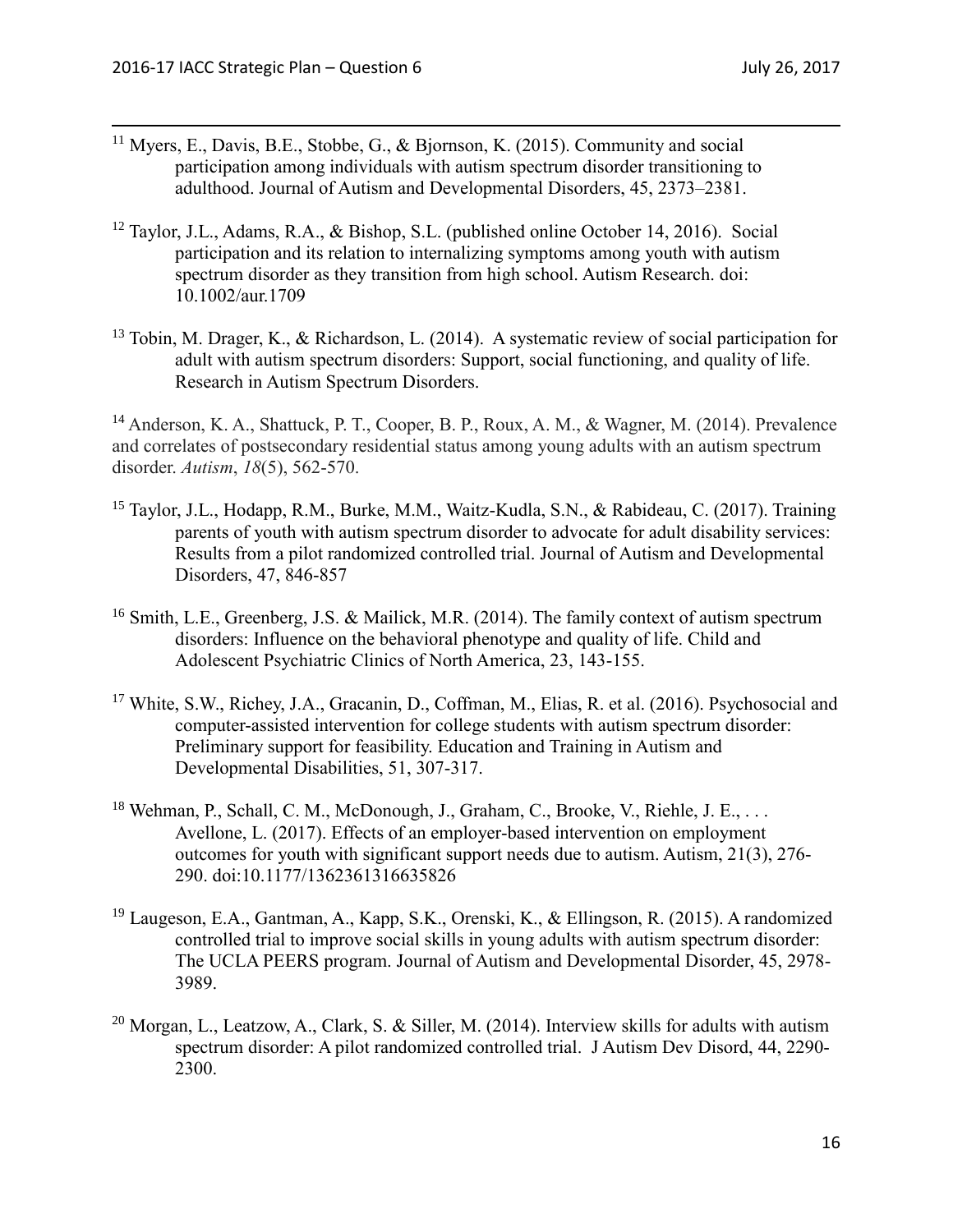- <sup>21</sup> Smith, M.J., Ginger, E., Wright, K., Wright, M., Taylor, J.L., Humm, L.B., Olson, D., Bell, M.D., & Fleming, M.F. (2014). Virtual reality interview training in adults with autism spectrum disorder, 44, 2450-2463.
- <sup>22</sup> Anderson, D. K., Liang, J. W., & Lord, C. (2014). Predicting young adult outcome among more and less cognitively able individuals with autism spectrum disorders. Journal of Child Psychology and Psychiatry, 55(5), 485–494.
- <sup>23</sup> Howlin, P., Moss, P., Savage, S., Rutter, M. (2013). Social outcomes in mid- to later adulthood among individuals diagnosed with autism and average nonverbal IQ as children. Journal of the American Academy of Child and Adolescent Psychiatry, 52(6), 572-581.
- <sup>24</sup> Taylor JL, Seltzer MM. Developing a vocational index for adults with autism spectrum disorders. J Autism Dev Disord. 2012;42(12):2669-2679.
- <sup>25</sup> Taylor JL, Henninger NA, Mailick MR. Longitudinal patterns of employment and postsecondary educational activities for adults with ASD and normal-range IQ. Autism. 2015;19(7):785-793.
- <sup>26</sup> Wei, X., Wagner, M., Hudson, L., Yu, J.W., & Shattuck P. (2015). Transition to adulthood: Employment, education, and disengagement in individuals with autism spectrum disorder. Emerging Adulthood, 3, 37-45.
- <sup>27</sup> Burgess, S., & Cimera, R. E. (2014). Employment Outcomes of Transition-Aged Adults With Autism Spectrum Disorders : A State of the States Report. American Journal on Intellectual and Developmental Disabilities, 119(1), 64–83. http://doi.org/10.1352/1944- 7558-119.1.64
- <sup>28</sup> Taylor JL, Mailick MR. A Longitudinal Examination of 10-Year Change in Vocational and Educational Activities for Adults With Autism Spectrum Disorders. Dev Psychol. 2014; 50 (3): 699-708.

<sup>29</sup> Lakin, K. C., Doljanac, R., Byun, S. Y., Stancliffe, R. J., Taub, S., & Chiri, G. (2008). Factors associated with expenditures for Medicaid home and community based services (HCBS) and intermediate care facilities for persons with mental retardation (ICF/MR) services for persons with intellectual and developmental disabilities. *Intellectual and developmental disabilities*, *46*(3), 200-214.

<sup>30</sup> McConkey, R. (2007). Variations in the social inclusion of people with intellectual disabilities in supported living schemes and residential settings. *Journal of Intellectual Disability Research*, *51*(3), 207- 217.

<sup>31</sup> Tichá, R., Hewitt, A., Nord, D., & Larson, S. (2013). System and individual outcomes and their predictors in services and support for people with IDD. *Intellectual and developmental disabilities*, *51*(5), 298-315.

<sup>32</sup> Verheij, C., Louwerse, A., van der Ende, J., Eussen, M. L. J. M., Van Gool, A. R., Verheij, F., Verhulst, F. C., & Greaves-Lord, K. (2015). The stability of comorbid psychiatric disorders: A 7 year follow up of children with pervasive developmental disorder-not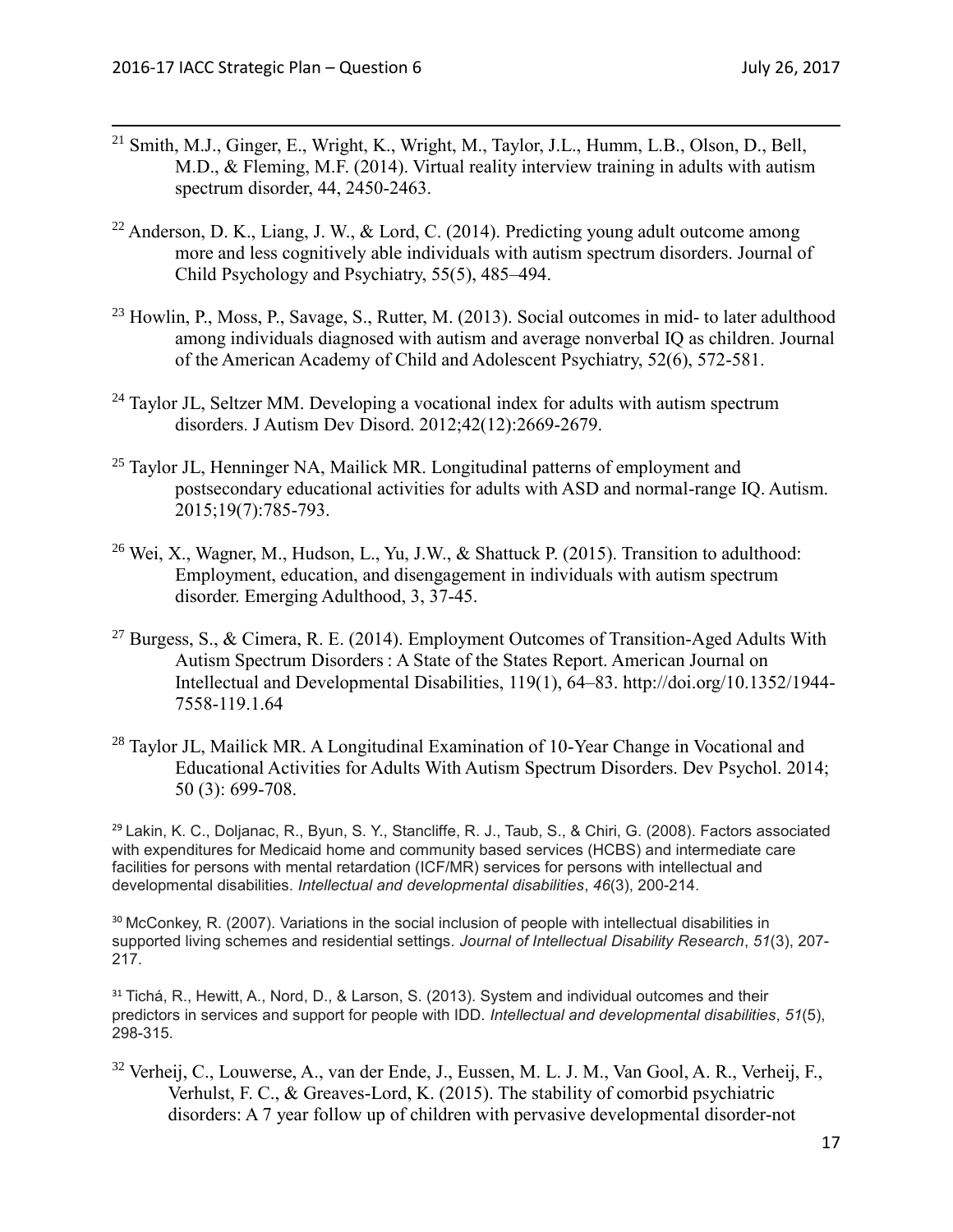otherwise specified. *Journal of Autism and Developmental Disordres, 45,* 3939-3948. doi: 10.1007/s10803-015-2592-5

<sup>33</sup> Croen, L. A., Zerbo, O., Qian, Y., Massolo, M. L., Rich, S., Sidney, S., & Kripke, C. (2015). The health of adults on the autism spectrum. *Autism, 19(7),* 814-823. doi: 10.1177/1362361315577517

<sup>34</sup> Gotham, K., Brunwasser, S. M., & Lord, C. (2015b). Depressive and anxiety symptom trajectories from school age through young adulthood in samples with autism spectrum disorder and developmental delay. *Journal of the American Academy of Child and Adolescent Psychiatry, 54(5)*, 369-376.

<sup>35</sup> Gotham, K., Marvin, A. R., Taylor, J. L., Warren, Z., Anderson, C. M., Law, P. A., Law, J. K., &Lipkin, P. H. (2015a). Characterizing the daily life, needs, and priorities of adults with autism spectrum disorder from Interactive Autism Network data. *Autism, 19(7),* 794-804. doi: 10.1177/1362361315583818

<sup>36</sup> Maddox, B. B. & White, S. W. (2015). Comorbid social anxiety disorder in adults with autism spectrum disorder. *Journal of Autism and Developmental Disorders, 45(12),* 3949-3960. doi: 10.1007/s10803-015-2531-5

<sup>37</sup> Kraper CK, Kenworthy L, Popal H, Martin A, Wallace GL. The Gap Between Adaptive Behavior and Intelligence in Autism Persists into Young Adulthood and is Linked to Psychiatric Co-morbidities. J Autism Dev Disord. 2017 Jul 14. doi: 10.1007/s10803-017-3213-2.

<sup>38</sup> Hirvikoski T, Mittendorfer-Rutz E, Boman M, Larsson H, Lichtenstein P, Bölte S. Premature mortality in autism spectrum disorder. The British Journal of Psychiatry. 2016;208(3):232-238.

 $39$  Cashin, A., Buckley, T., Trollor, J. N., & Lennox, N. (2016). A scoping review of what is known of the physical health of adults with autism spectrum disorder. *Journal of Intellectual Disabilities*, 1744629516665242.

- $40$  Vohra R, Madhavan S, Sambamoorthi U. Emergency Department Use Among Adults with Autism Spectrum Disorders (ASD). *Journal of Autism and Developmental Disorders.*  2016;46(4):1441-1454.
- <sup>41</sup> Liu G, Pearl AM, Kong L, Leslie DL, Murray MJ. A Profile on Emergency Department Utilization in Adolescents and Young Adults with Autism Spectrum Disorders. *Journal of Autism and Developmental Disorders.* 2017;47(2):347-358.
- $42$  Nicolaidis C, Raymaker D, McDonald K, et al. Comparison of Healthcare Experiences in Autistic and Non-Autistic Adults: A Cross-Sectional Online Survey Facilitated by an Academic-Community Partnership. *Journal of General Internal Medicine.*  2013;28(6):761-769.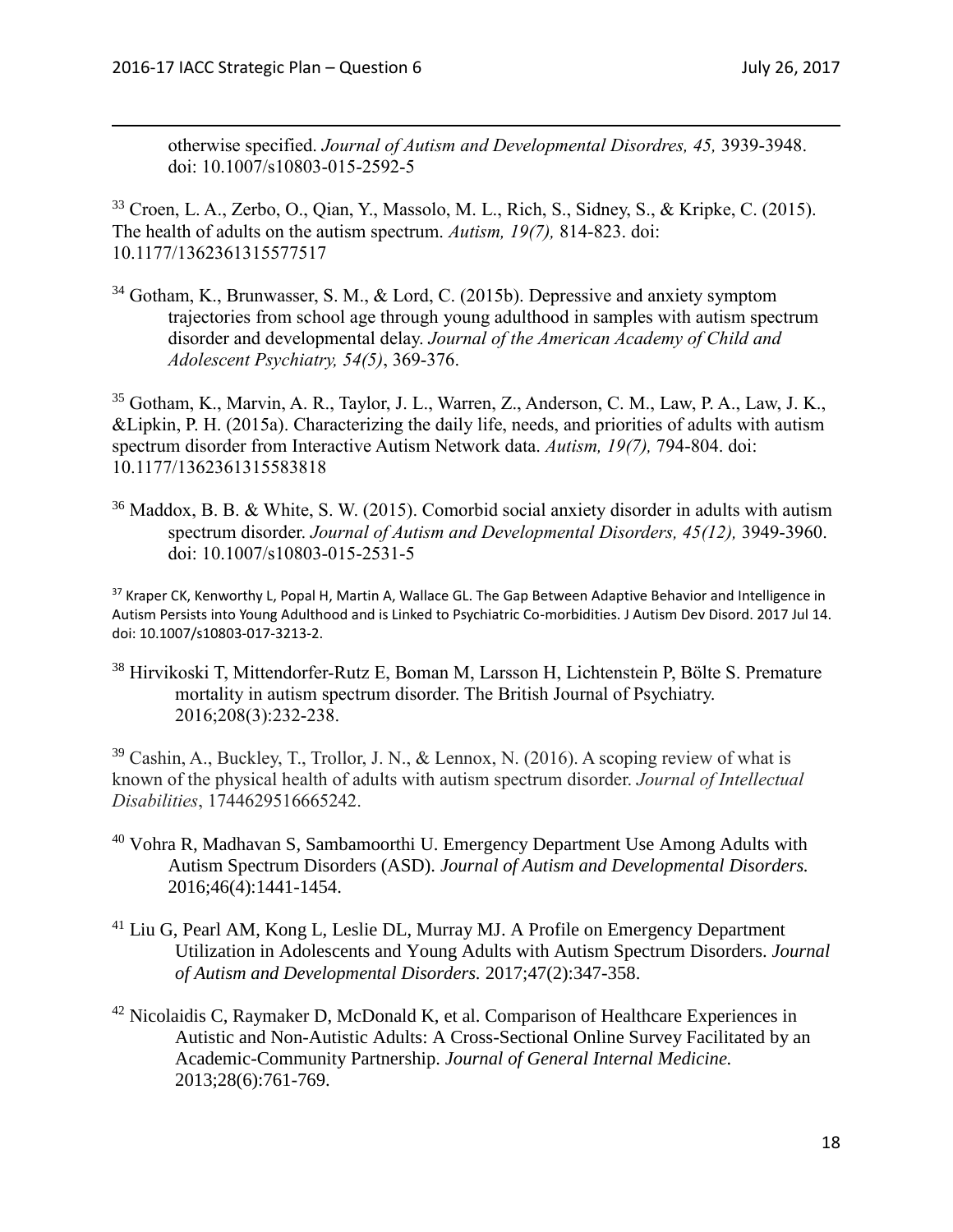<sup>43</sup> Raymaker DM, McDonald KE, Ashkenazy E, et al. Barriers to healthcare: Instrument development and comparison between autistic adults and adults with and without other disabilities. *Autism.*(published online Sept. 22, 2016):1362361316661261.

<sup>44</sup> Pickett, J., Xiu, E., Tuchman, R., Dawson, G., & Lajonchere, C. (2011). Mortality in individuals with autism, with and without epilepsy. *Journal of Child Neurology*, *26*(8), 932-939.

<sup>45</sup> Gillberg, C., Billstedt, E., Sundh, V., & Gillberg, I. C. (2010). Mortality in autism: a prospective longitudinal community-based study. *Journal of autism and developmental disorders*, *40*(3), 352-357.

<sup>46</sup> Bilder, D., Botts, E.L., Smith, K.R. et al. J Autism Dev Disord (2013) 43: 1196. doi:10.1007/s10803-012-1664-z

<sup>47</sup> Guan, J., & Li, G. (2017). Injury mortality in individuals with autism. *American journal of public health*, *107*(5), 791-793.

<sup>48</sup> Hategan, A., Bourgeois, J. A., & Goldberg, J. (2017). Aging with autism spectrum disorder: an emerging public health problem. *International psychogeriatrics*, *29*(4), 695-697.

 $49$  Piven, J., & Rabins, P. (2011). Autism spectrum disorders in older adults: toward defining a research agenda. *Journal of the American Geriatrics Society*, *59*(11), 2151-2155.

 $50$  Lever, A. G., & Geurts, H. M. (2016). Age-related differences in cognition across the adult lifespan in autism spectrum disorder. *Autism Research*, *9*(6), 666-676.

- $51$  White, S. W., & DiCriscio, A. S. (2015). Introduction to special issue ASD in adulthood: Comorbidity and intervention. *Journal of Autism and Developmental Disorders, 45(12)*, 3905-3907. doi: 10.1007/s10803-015-2635-y
- <sup>52</sup> Cheak-Zamora NC, Teti M, Maurer-Batjer A, Halloran D. Snapshots of growing up: Youth with autism explore adulthood through Photovoice. *Journal of Developmental & Behavioral Pediatrics.* 2016;37(6):433-441.
- <sup>53</sup> Rutter, M., Greenfeld, D., & Lockyer, L. (1967). A five to fifteen year follow-up study of infantile psychosis. British Journal of Psychiatry, 113, 1183-1199
- <sup>54</sup> Anderson, D.K, Liang, J.W., & Lord, C. (2014). Predicting young adult outcome among more and less cognitively able individuals with autism spectrum disorder. Journal of Child Psychology and Psychiatry, 55, 485-494.
- <sup>55</sup> Brugha, T. S., McManus, S., Bankart, J., Scott, F., Purdon, S., Smith, J., Bebbington, P., Jenkins, R., Meltzer, H. (2011). Epidemiology of autism spectrum disorders in adults in the community in England. Archives of General Psychiatry, 68(5), 459-465.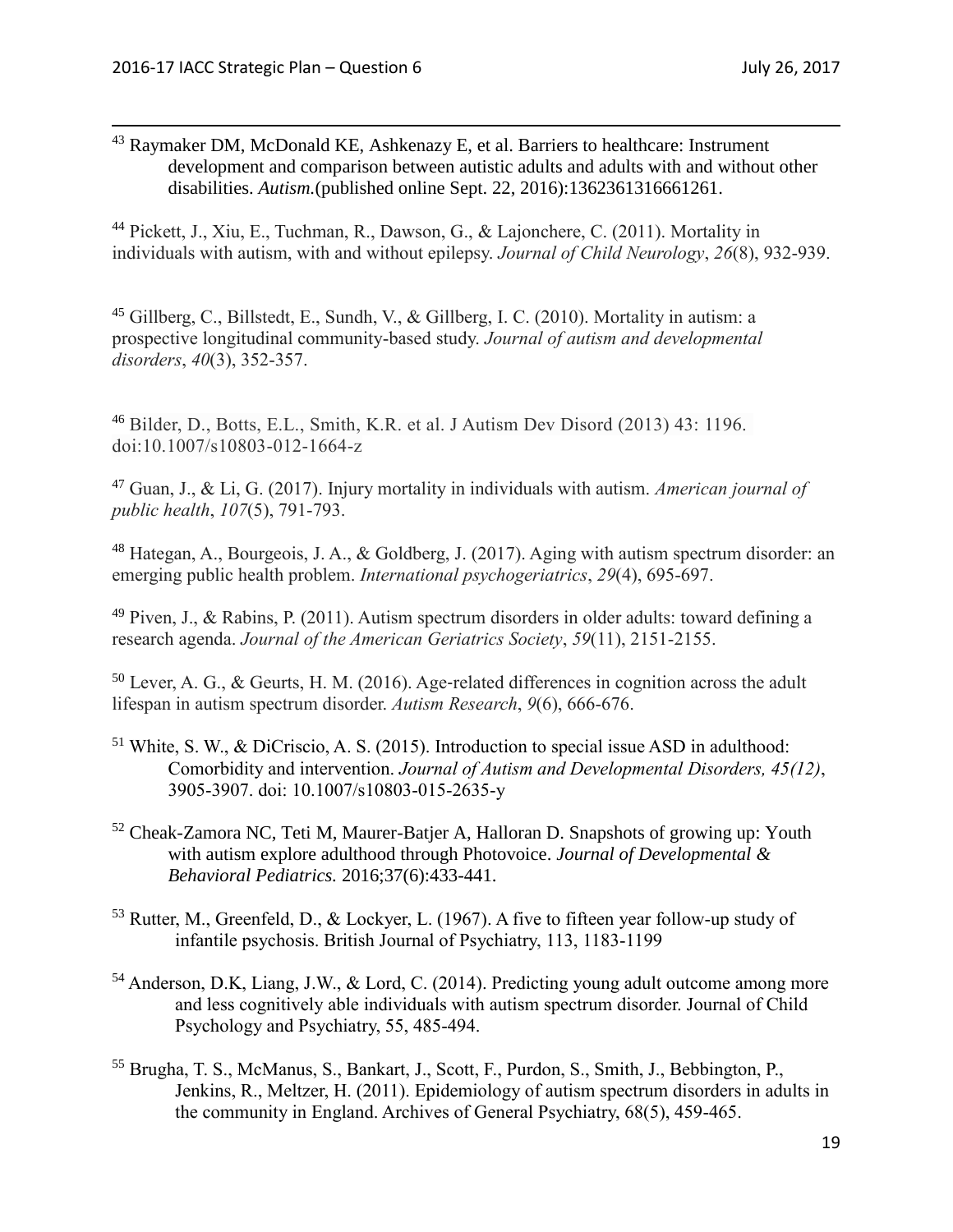<sup>56</sup> Dworzynski, K., Ronald, A., Bolton, P., & Happé, F. (2012). How different are girls and boys above and below the diagnostic threshold for autism spectrum disorders?. *Journal of the American Academy of Child & Adolescent Psychiatry*, *51*(8), 788-797.

<sup>57</sup> Loomes, R., Hull, L., & Mandy, W. P. L. (2017). What Is the Male-to-Female Ratio in Autism Spectrum Disorder? A Systematic Review and Meta-Analysis. *Journal of the American Academy of Child & Adolescent Psychiatry*.

- <sup>58</sup> Shattuck, P. T., Seltzer, M. M., Greenberg, J. S., Orsmond, G. I., Bolt, D., Kring, S., Lounds, J., Lord, C. (2007). Change in autism symptoms and maladaptive behaviors in adolescents and adults with an autism spectrum disorder. Journal of Autism and Developmental Disorders, 67(9), 1735-1747.
- <sup>59</sup> McGovern, C. W. & Sigman, M. (2005). Continuity and change from early childhood to adolescence in autism. Journal of Child Psychology and Psychiatry, 46(4), 401-408.
- <sup>60</sup> Lord, C., Risi, S., Lambrecht, L., Cook, E. H., Leventhal, B. L., DiLavore, P. C., … Rutter, M. (2000). The autism diagnostic observation schedule-generic: a standard measure of social and communication deficits associated with the spectrum of autism. Journal of Autism and Developmental Disorders, 30(3), 205-223.
- <sup>61</sup> Hus, V., & Lord, C. (2014). The Autism Diagnostic Observation Schedule, Module 4: Revised Algorithm and Standardized Severity Scores. Journal of Autism and Developmental Disorders, 44(8), 1996–2012.

 $62$  Pugliese, C. E., Kenworthy, L., Bal, V. H., Wallace, G. L., Yerys, B. E., Maddox, B. B., ... & Herrington, J. D. (2015). Replication and comparison of the newly proposed ADOS-2, module 4 algorithm in ASD without ID: A multi-site study. *Journal of autism and developmental disorders*, *45*(12), 3919-3931.

<sup>63</sup> Schultz, Robert. "Digital Clinical Assessment for Diagnosis and Treatment Outcome Measurement." Interagency Autism Coordinating Committee Meeting, 26 April 2017, National Institutes of Health, MD. Panel Presentation.

- $64$  Geurts, H. M. & Jansen, M. D. (2012). A retrospective chart study: the pathway to a diagnosis for adults referred for ASD assessment. Autism, 16(3), 299-305.
- <sup>65</sup> Shattuck PT, Wagner M, Narendorf S, Sterzing P, Hensley M. Post-High School Service Use Among Young Adults With an Autism Spectrum Disorder. Arch. Pediatr. Adolesc. Med. Feb 2011;165(2):141-146.
- <sup>66</sup> Anderson, C., Law, J. K., Daniels, A., Rice, C., Mandell, D. S., Hagopian, L., & Law, P. A. (2012). Occurrence and Family Impact of Elopement in Children With Autism Spectrum Disorders. Pediatrics. doi:10.1542/peds.2012-0762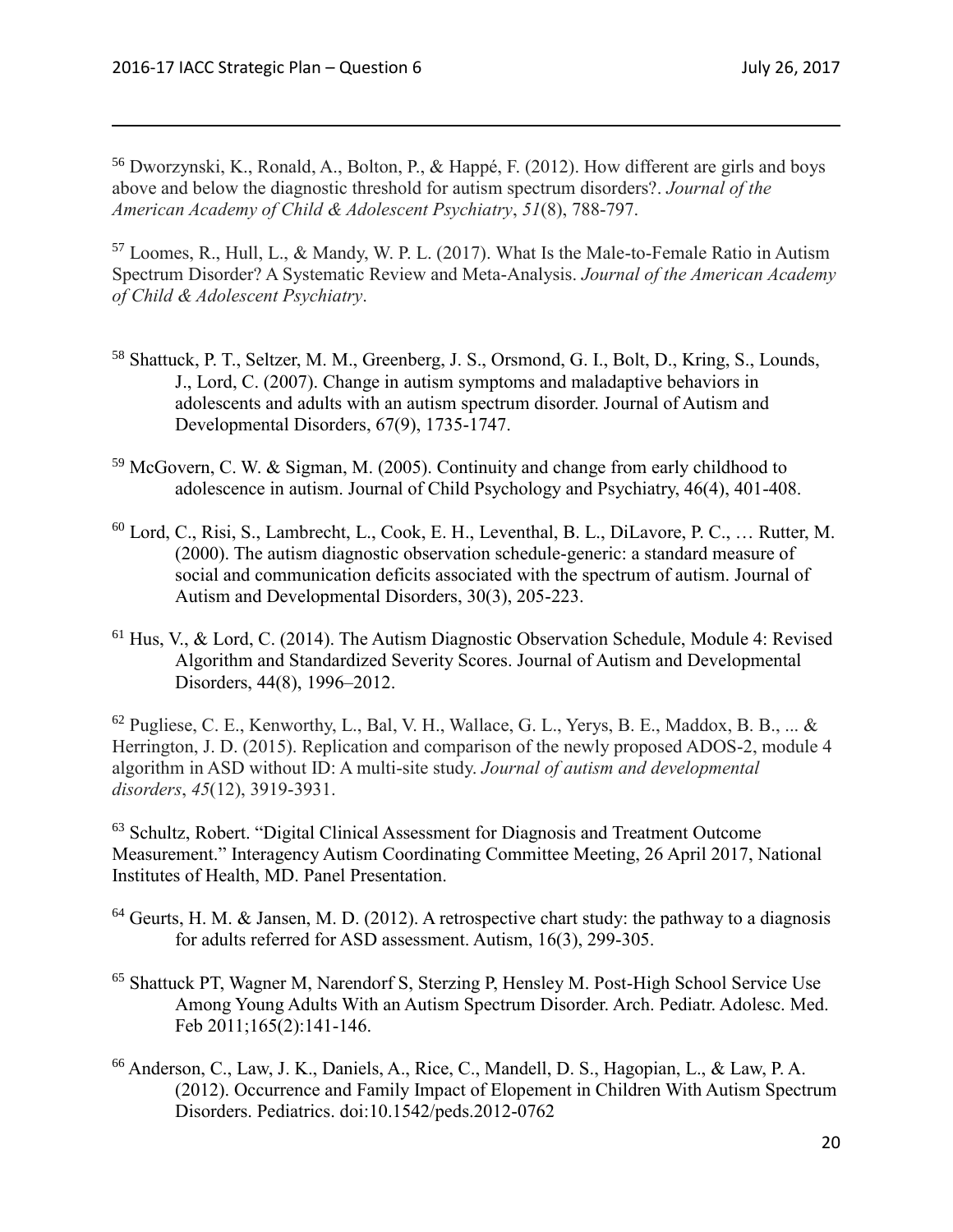- <sup>67</sup> Humphrey N, Symes W. Peer interaction patterns among adolescents with autistic spectrum disorders (ASDs) in mainstream school settings. Autism. 2011;15(4):397-419.
- <sup>68</sup> Brown-Lavoie, S.M., Viecili, M.A. & Weiss, J.A. J Autism Dev Disord (2014) 44: 2185. doi:10.1007/s10803-014-2093-y
- <sup>69</sup> Newman, L., Wagner, M., Knokey, A.-M., Marder, C., Nagle, K., Shaver, D., Wei, X., with Cameto, R., Contreras, E., Ferguson, K., Greene, S., and Schwarting, M. (2011). The Post-High School Outcomes of Young Adults With Disabilities up to 8 Years After High School. A Report From the National Longitudinal Transition Study-2 (NLTS2) (NCSER 2011-3005). Menlo Park, CA: SRI International.
- <sup>70</sup> Helverschou, S. B., Rasmussen, K., Steindal, K., Søndanaa, E., Nilsson, B., & Nøttestad, J. A. (2015). Offending profiles of individuals with autism spectrum disorder: A study of all individuals with autism spectrum disorder examined by the forensic psychiatric service in Norway between 2000 and 2010. Autism, 19(7), 850-858. doi:10.1177/1362361315584571
- <sup>71</sup> Crane, L., Maras, K.L., Hawken, T. et al. J Autism Dev Disord (2016) 46: 2028. doi:10.1007/s10803-016-2729-1
- $^{72}$  Taylor, J.L., & Gotham, K. (2016). Cumulative life events, traumatic experiences, and psychiatric symptomatology in transition-aged youth with autism spectrum disorder. Journal of Neurodevelopmental Disorders, 8(1), 1-11. doi:10.1186/s11689-016-9160-y.
- <sup>73</sup> Howlin, P., & Magiati, I. (2017). Autism spectrum disorder: Outcomes in adulthood. Current Opinion in Psychiatry, 30(2), 69-76.
- <sup>74</sup> Pearpoint, J., J. O'Brien, and M. Forest. "PATH: A workbook for planning positive possible futures." Planning alternative tomorrows with hope for schools, organizations, business, families. Toronto: In-clusion Press (1993).
- <sup>75</sup> Vandercook, T. & York, J. (1989). The McGill action planning system (MAPS): A strategy for building the vision. JASH, 14, 205-215.
- <sup>76</sup> Starkstein S, Gellar S, Parlier M, Payne L, Piven J. High rates of parkinsonism in adults with autism. Journal of Neurodevelopmental Disorders. 2015;7(1):29. doi:10.1186/s11689- 015-9125-6.
- <sup>77</sup> Geurts, H.M. & Vissers, M.E. J Autism Dev Disord (2012) 42: 665. doi:10.1007/s10803-011- 1291-0
- <sup>78</sup> Tint, A., Maughan, A., & Weiss, J. Community participation of youth with intellectual disability and autism spectrum disorder.